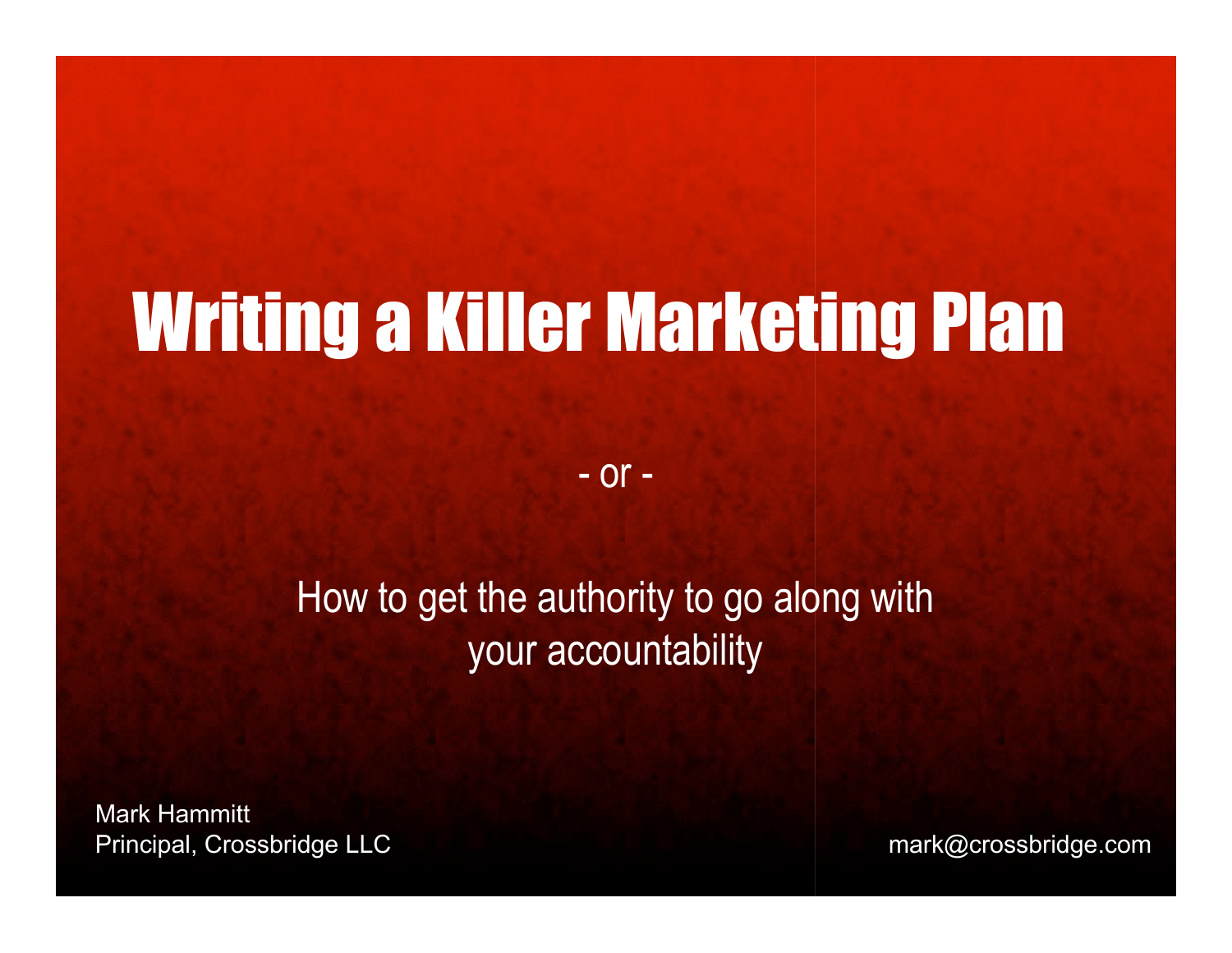## What does this guy know about it?

1984 1985 1986 1987 1988 1989 1990 1991 1992 1993 1994 1995 1996 1997 1998 1999 2000 2001 2002 2003 2004 2006 2007





© Crossbridge LLC 2007, All rights reserved.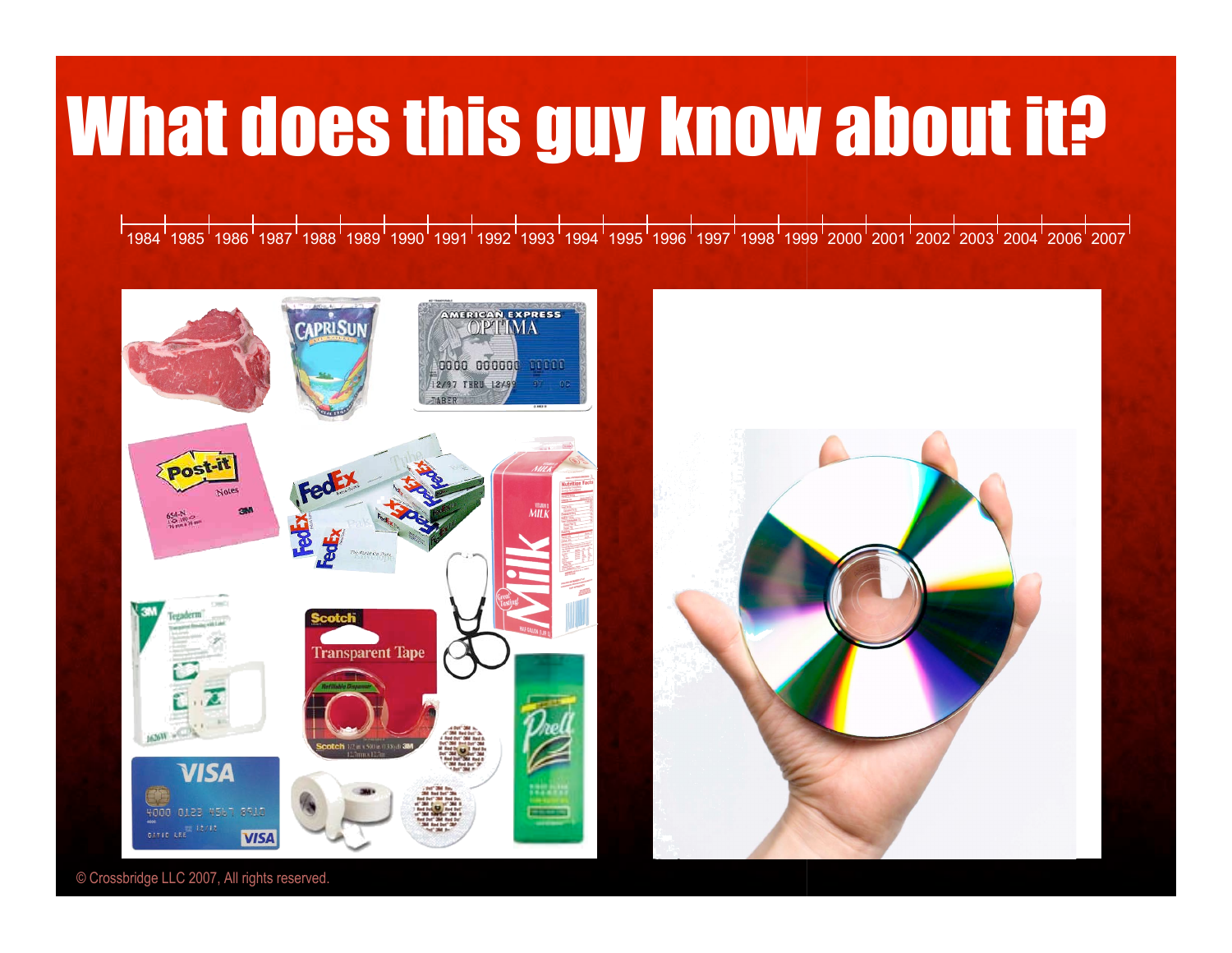### Purpose

- Quid Pro Quo: "You give me certain resources; I'll deliver a corresponding revenue forecast."
- Key elements
	- revenue forecast
	- budget request
	- overview of how the resources will be used
	- explanation of why this should work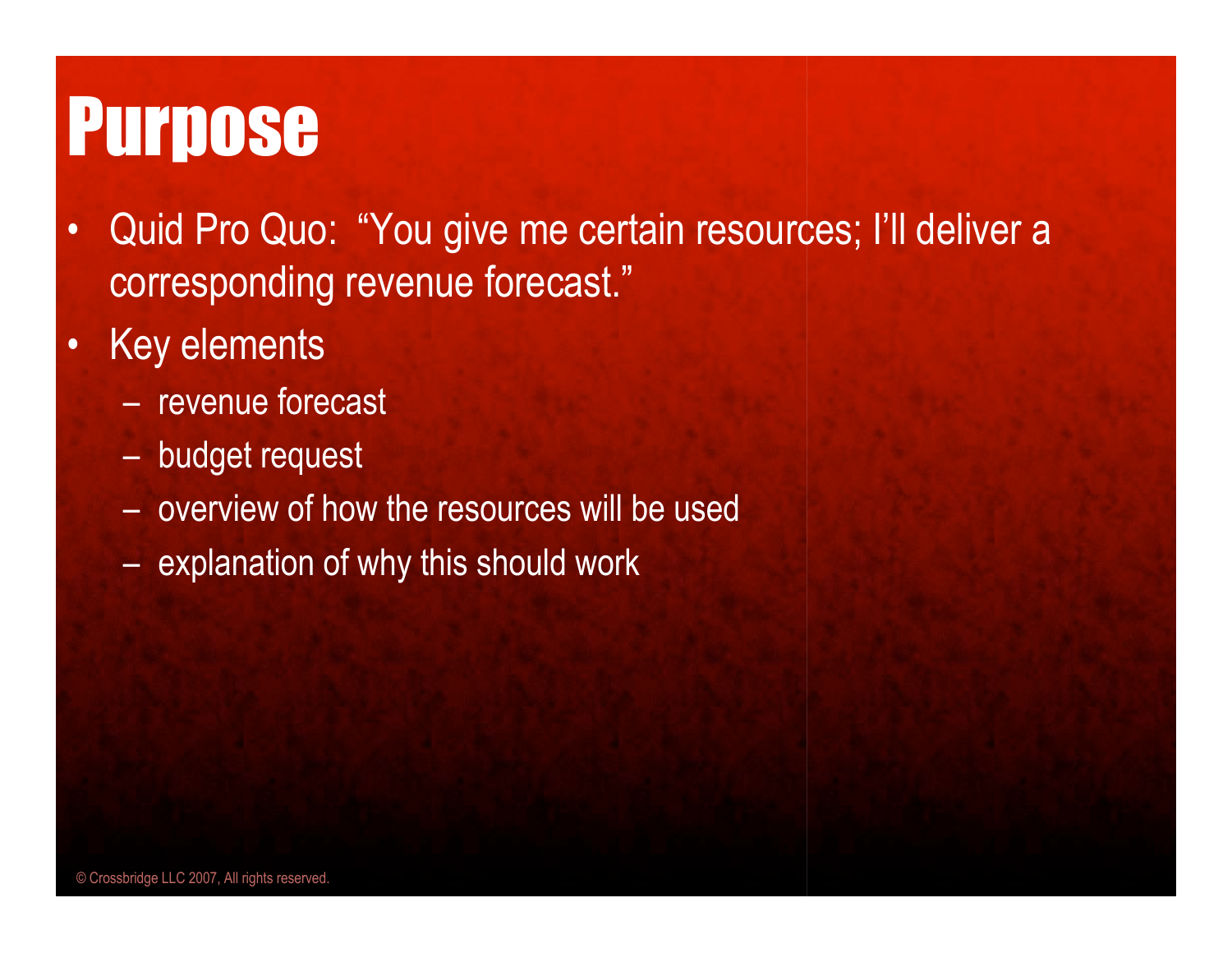## Why write one?

- From your perspective
	- You get more resources
	- Establishes you as the person in charge
- From the organization's perspective
	- Improves critical thinking
	- Tightens connection to underlying facts
	- Clarifies direction, leading to crisper execution
	- Enhances creativity
	- Addresses CEOs' complaints about marketing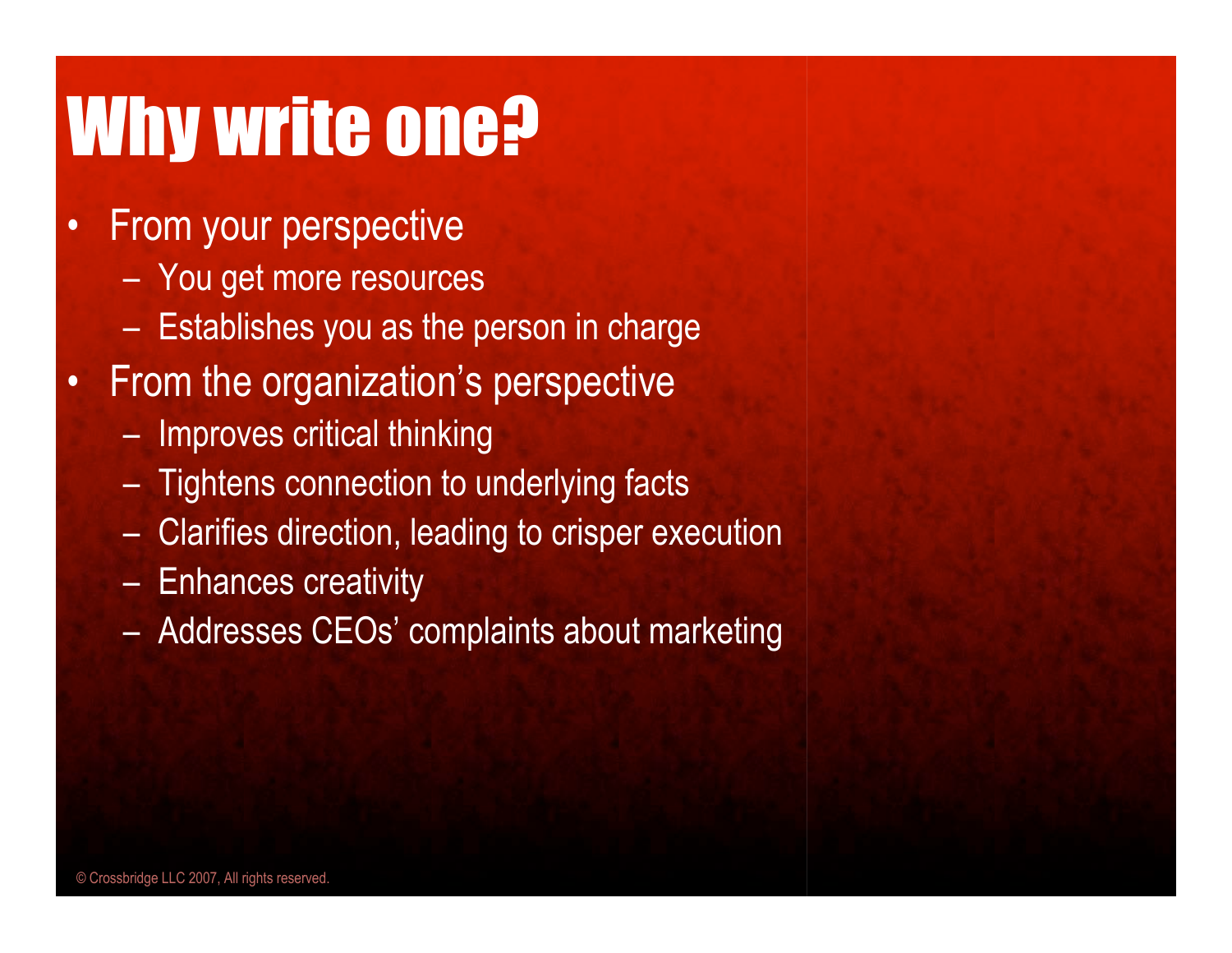## McKinsey survey

- Among the top criticisms:
	- Inconsistent
	- Undisciplined
	- Not accountable
- "More than half of those interviewed were underwhelmed by their marketers' analytical skills."
- Many CEOs "expressed frustration at being asked for funds in the absence of -- or even in contradiction to -- data regarding the proposed initiatives."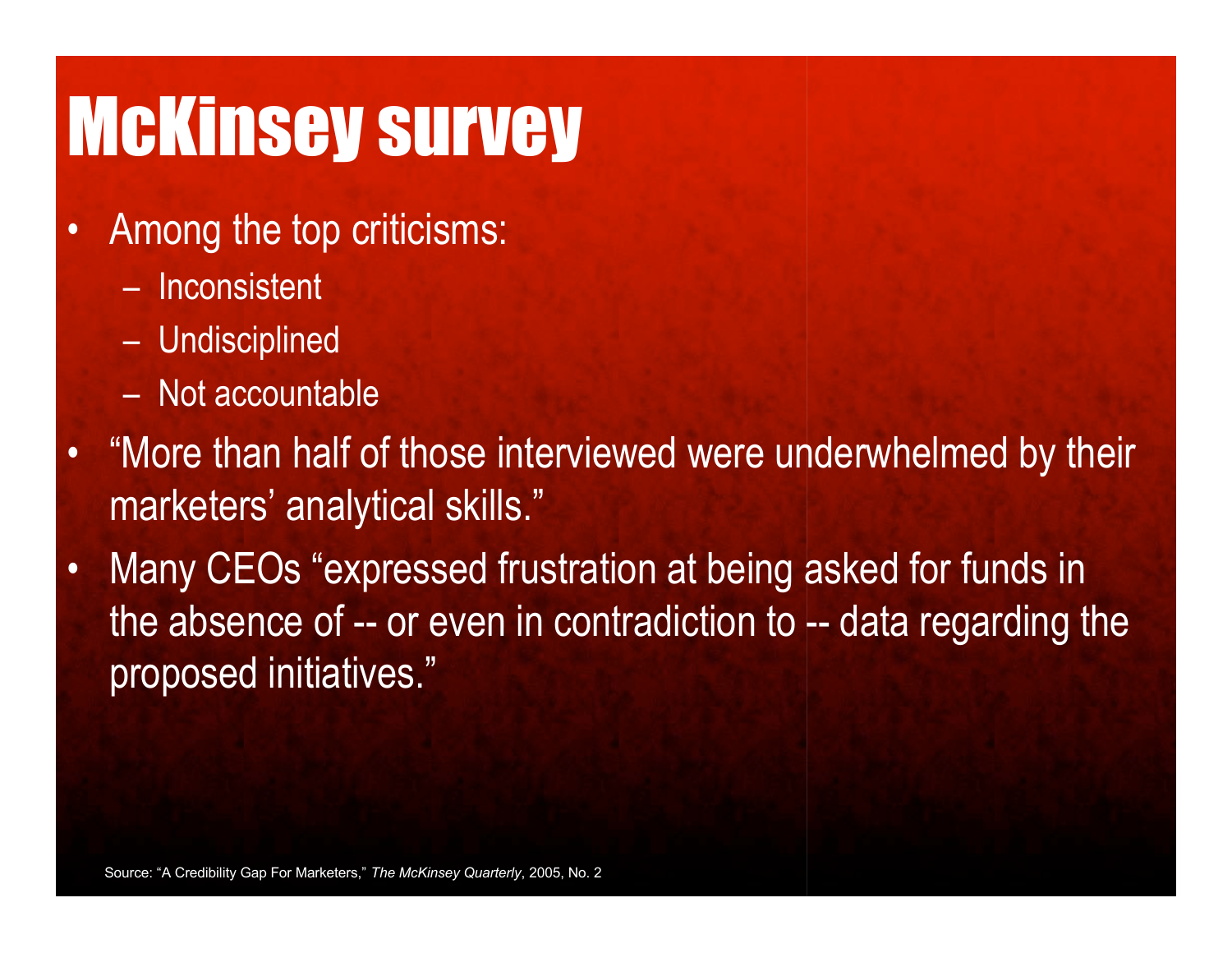### **Disconnects**

• *Temporal:* Business practices appropriate to 1999, not 2007 > The market has changed; we need to treat it accordingly

• *Empirical:* Plans aren't supported by data > Base strategies and tactics on facts, even if they're anecdotes

• *Effectual:* Skepticism that marketing earns its keep > Marketing needs to regain lost credibility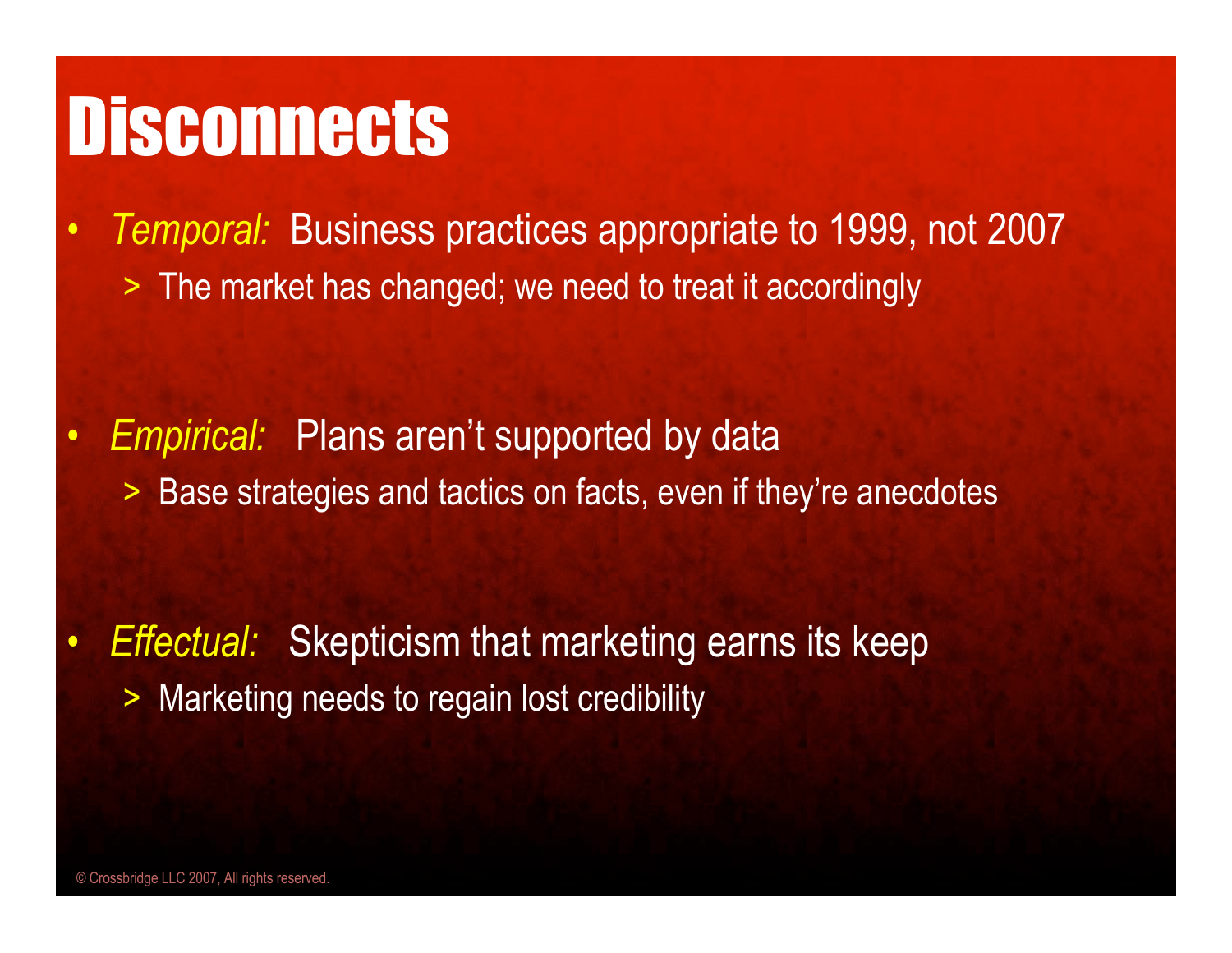# What Happened?

- Divided responsibilities
- High tech exceptionalism
	- "Things move too quickly"
- Hedging instincts
- Breaks in the oral tradition
	- Overfishing in the '90s
- Political resistance
- PowerPoint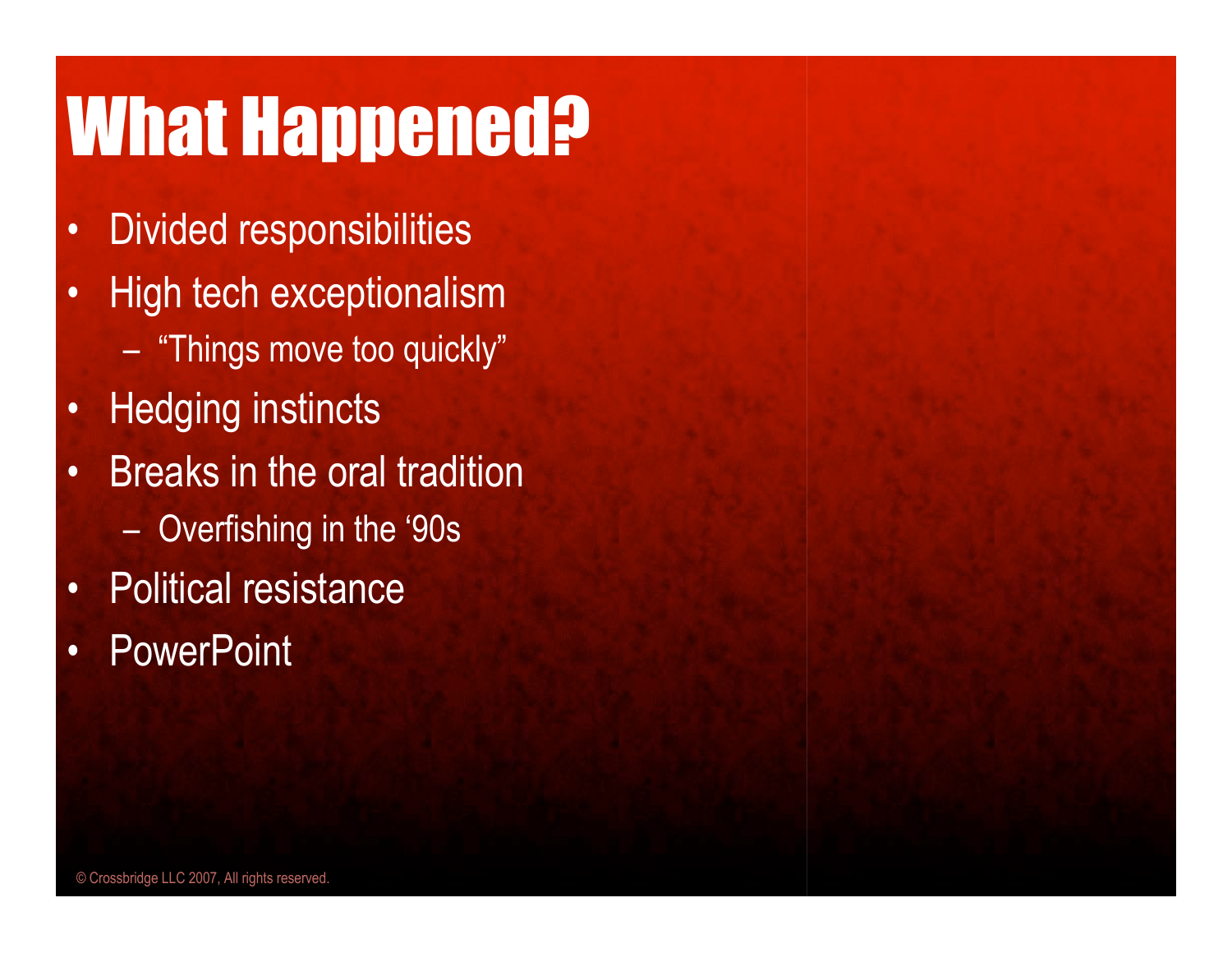# Political ecosystem

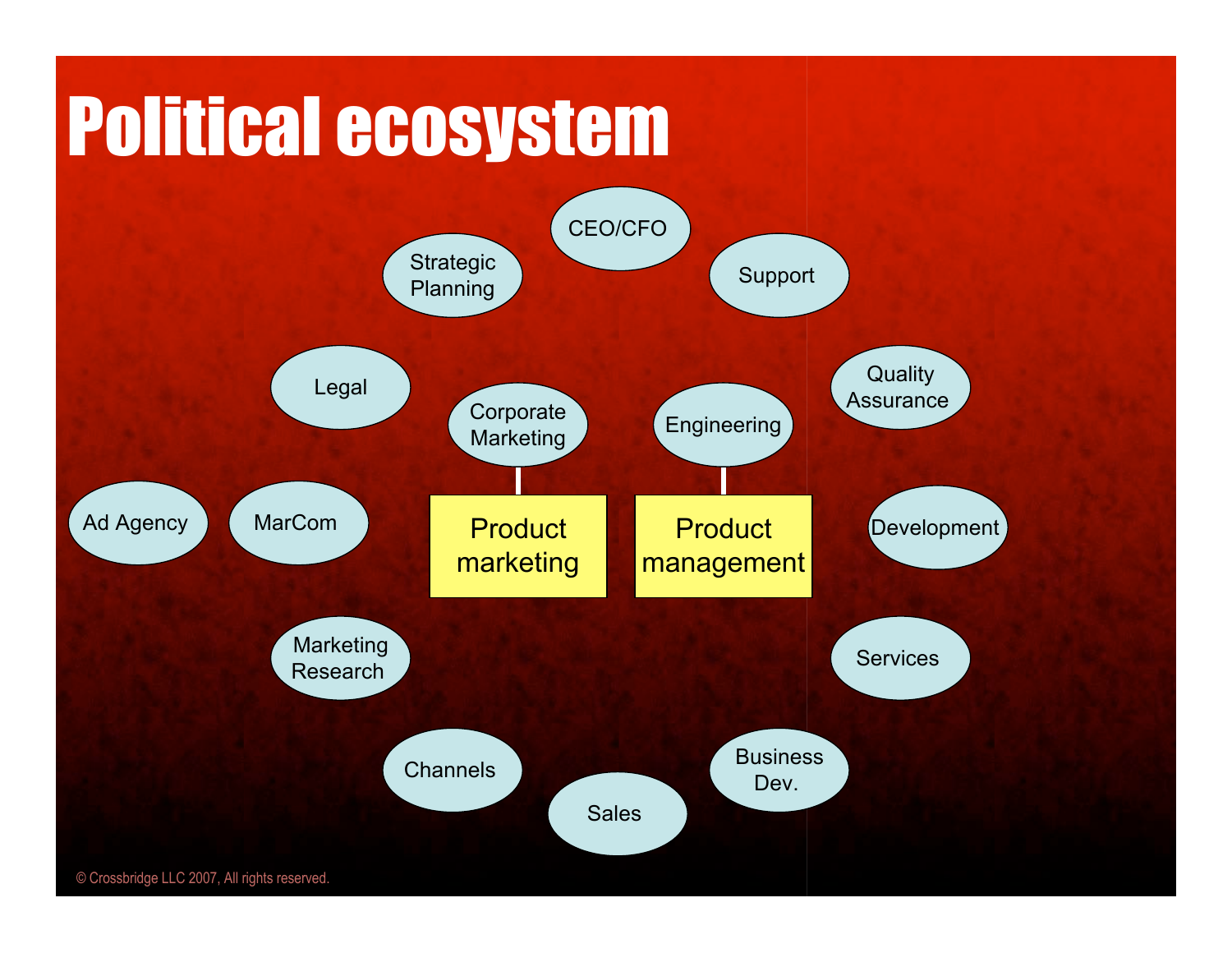# Whose responsibility?

### Arguments favoring **product marketing**

- Controls outbound resources
- Frequent customer contact
- Wide access to internal touchpoints

### Arguments favoring **product management**

- Controls the chief basis for competition
- Deep understanding of the customer
- Greater credibility with critical stakeholders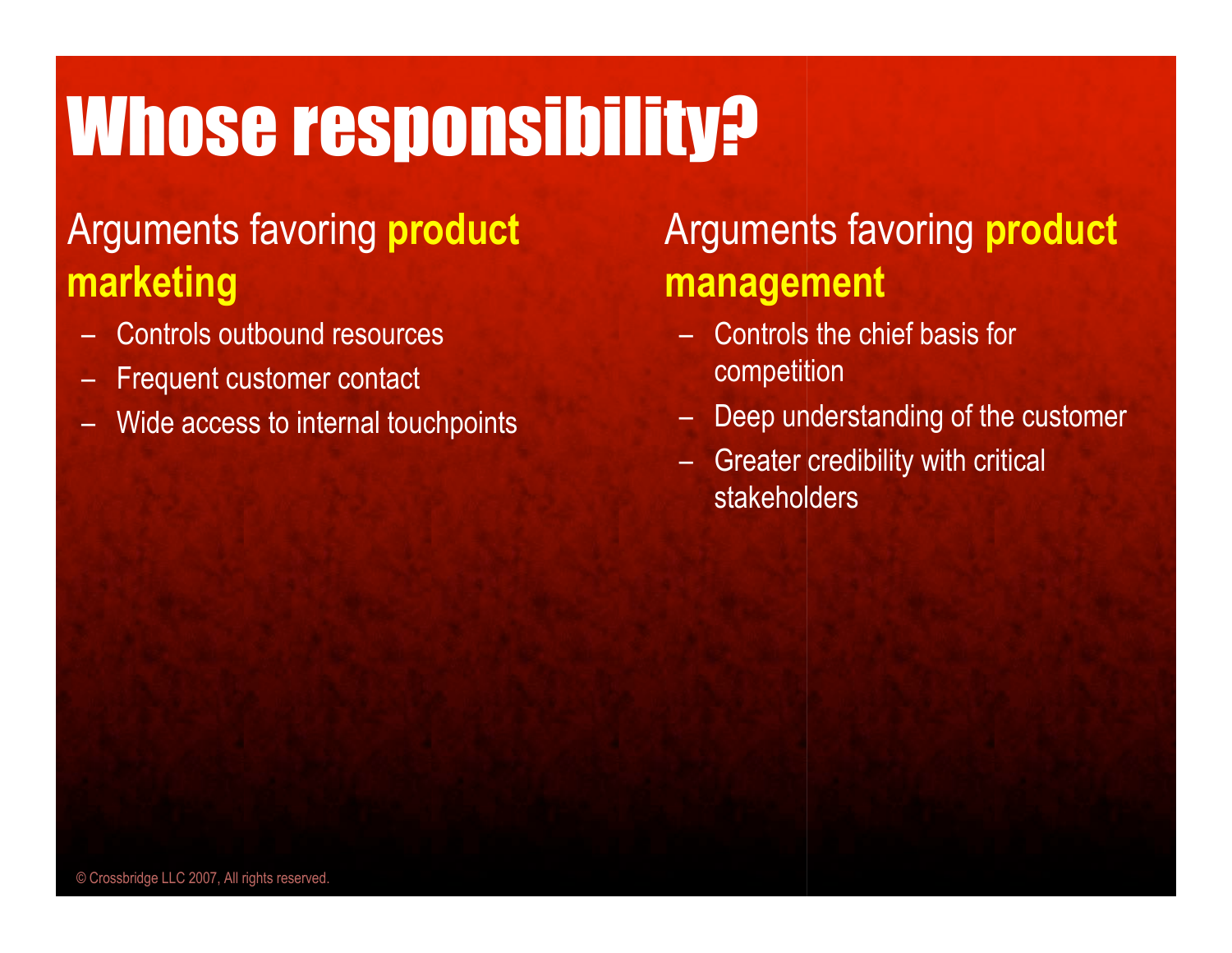### Before you start

- Know the current budget cycle – make sure you're just ahead of it
- Give your boss a heads up
	- slightly downplay expectations
- Find out if anybody else is doing something perceived as similar
	- if so, you have an "entrenched incumbent" problem
- Determine your product's role in the corporate strategy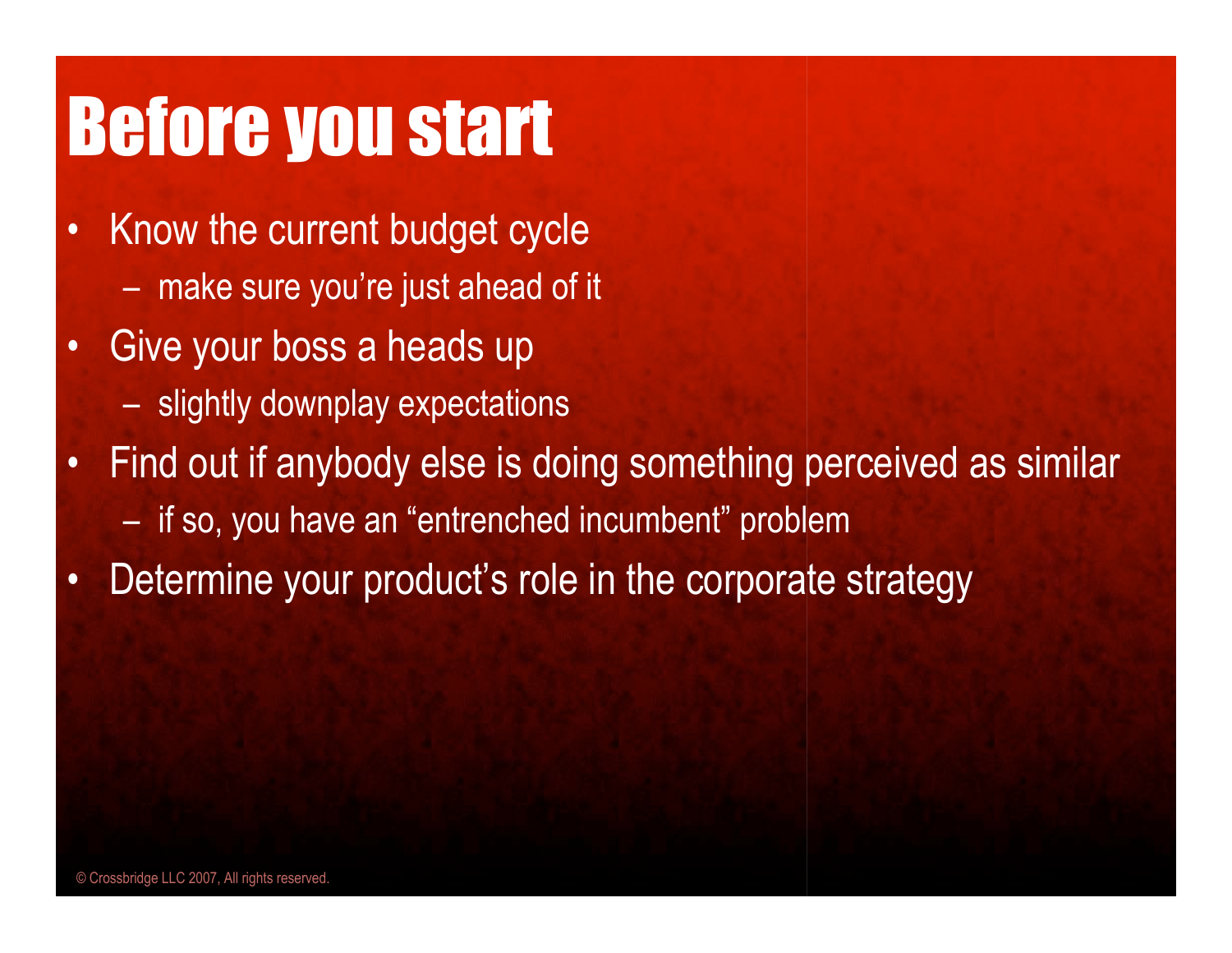# Things to keep in mind as you write

- Get the granularity right
- This is insider stuff
	- assume a knowledgeable audience
	- don't pull punches
	- … but remember that all documents are discoverable
- Try to avoid repeating a figure, apart from the summary
- Tone: serious and direct, without being formal
	- $-$  Pay ATTENTION *to* the fonts you use
	- eliminate intensifiers
	- remember your Tufte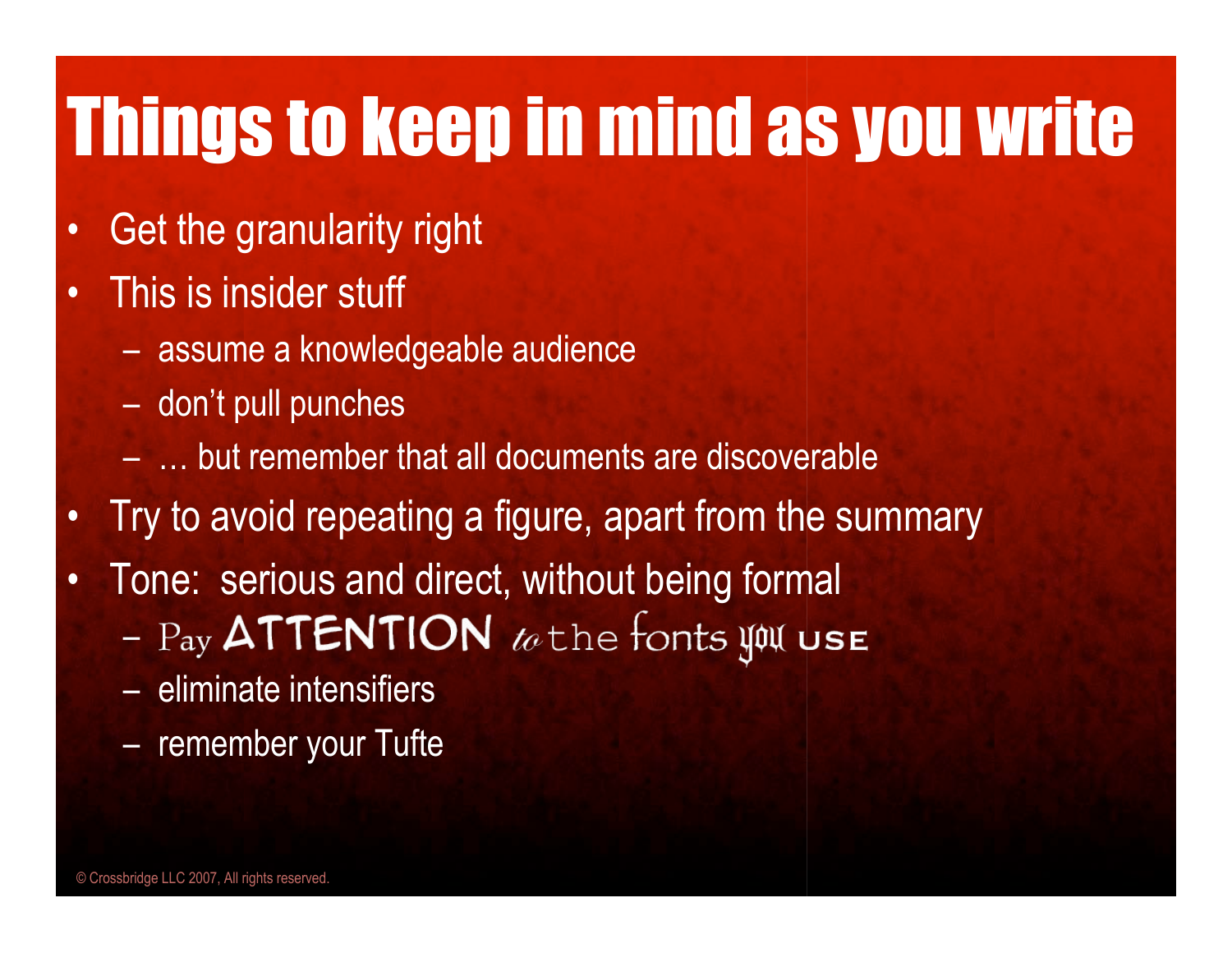### Example

- Second Degree Systems
- Uses cell signals to identify people who may have witnessed or committed a crime
- Technology creates Eigenvectors for nearby mobile phones that are compared with those for known criminal behavior
- Systems need to be calibrated by law enforcement
- Delivery is a managed services model
- Beta 2004; FCS 2005



download at: www.crossbridge.com/marketingplan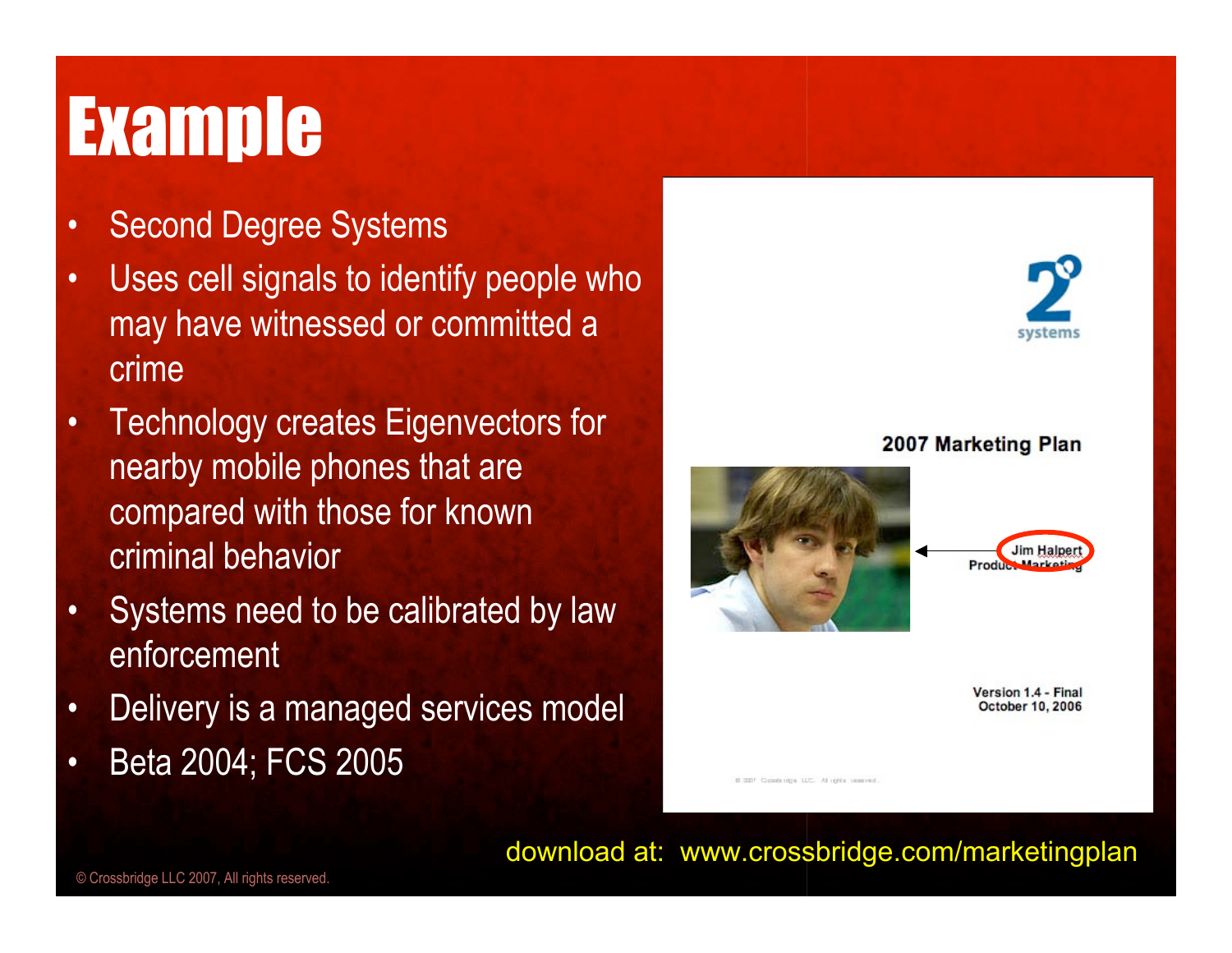### Structure

#### I. Summary

- 1.1 Scope
- 1.2 Funding request
- 1.3 Targets
- 1.4 Major issues & initiatives

#### 2. Objectives

- 2.1 Review of performance
- 2.2 Discussion of variance
- 2.3 Forecast
- 2.4 Other objectives

#### 3. Context

- 3.1 Market
- 3.2 Segments
- 3.3 Customer base

#### 3. Context (continued) 3.4 Competition

- 4. Overall Strategy
	- 4.1 Target audiences
	- 4.2 Positioning
	- 4.3 Marketing strategies
- 5. Specific Plans
	- 5.1 Planned activities
	- 5.2 Risks and contingencies
	- 5.3 Timing
	- 5.4 Dependencies
- 6. Budget Summary

© Crossbridge LLC 2007, All rights reserved.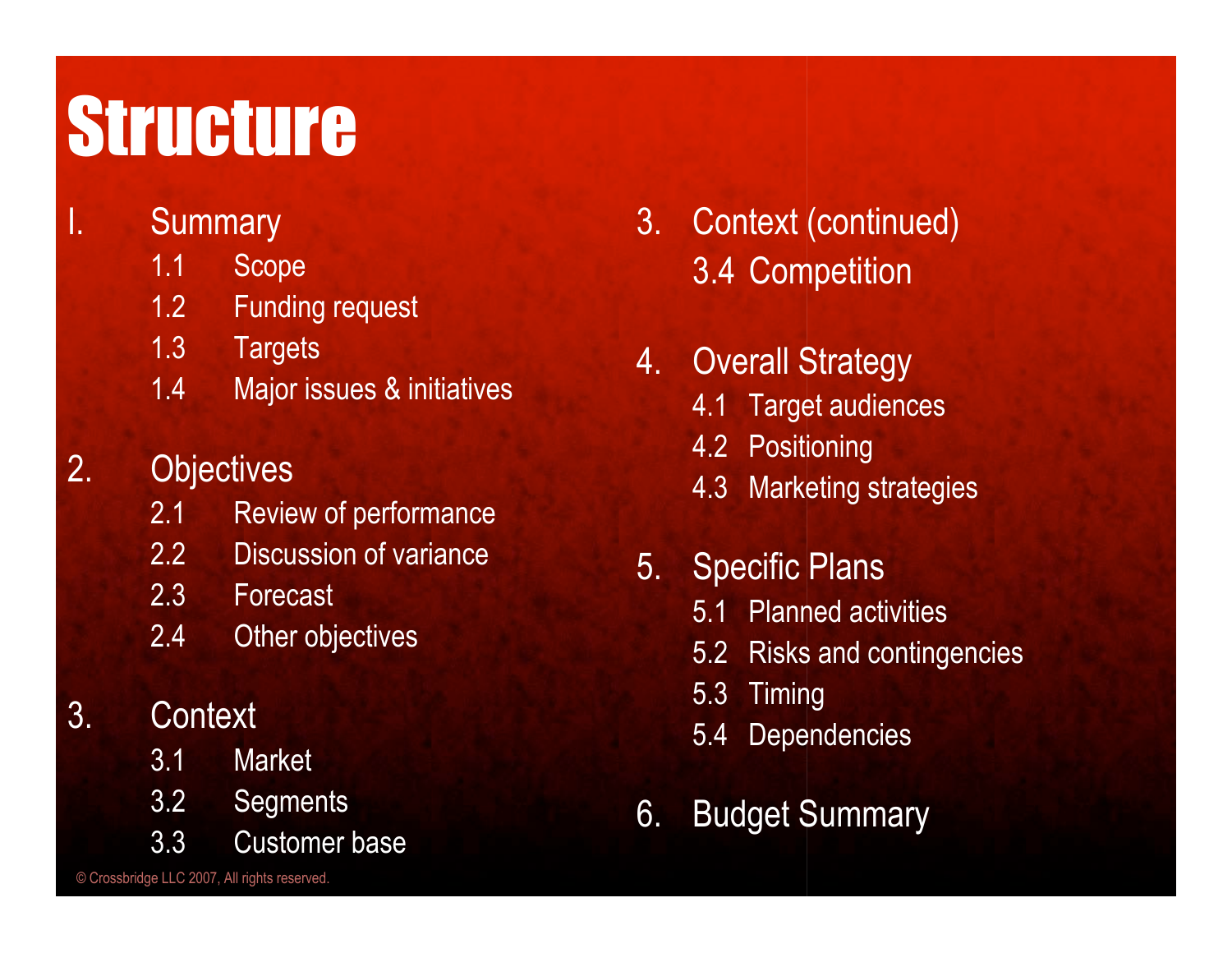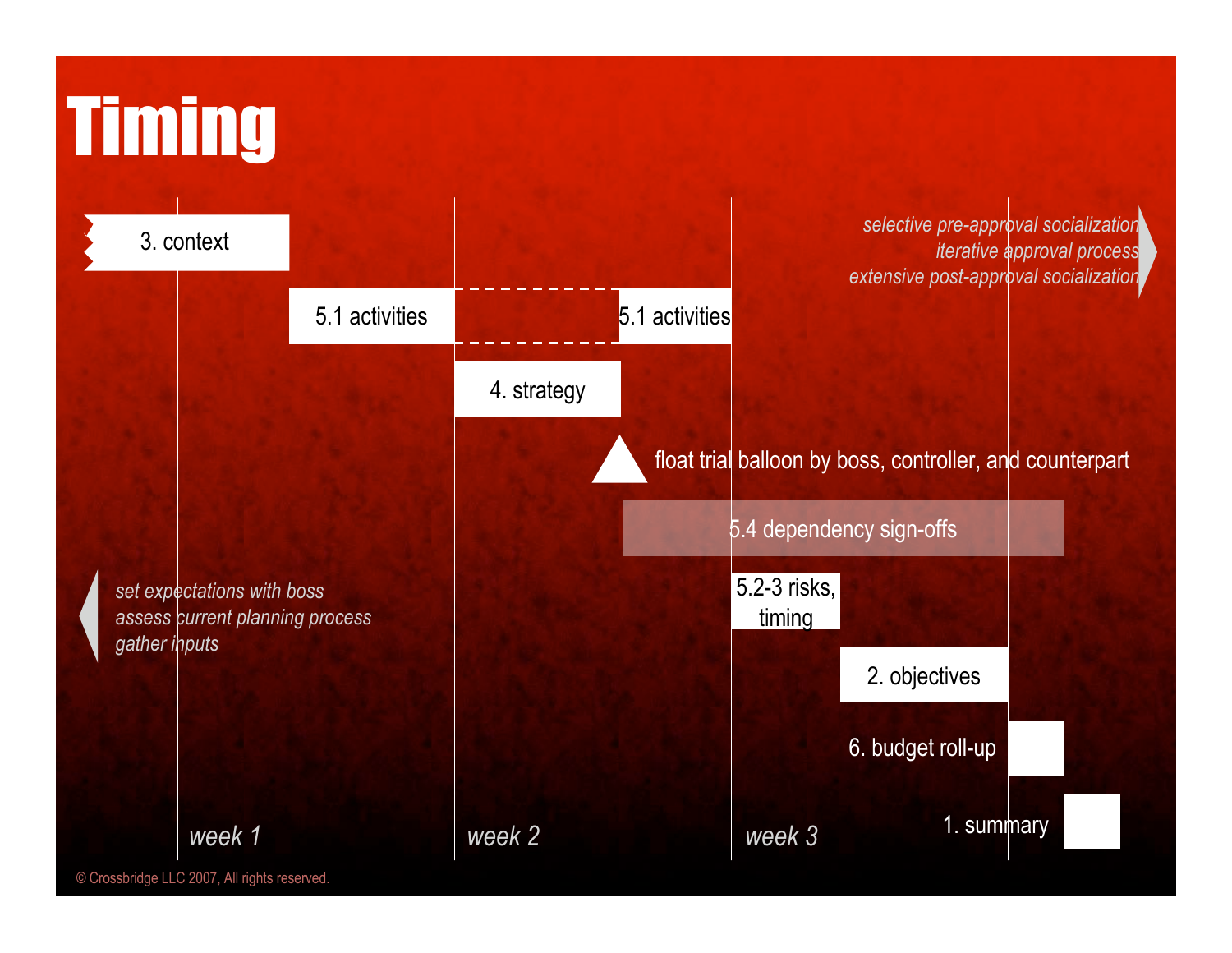• *Tip*

- Purpose: to lay a factual foundation about the market, customer base, and competition
	- Resist temptation to regurgitate everything you know. Include only the information that is relevant or standard in your company.
- 3.1 Market
	- 3.1.1 Definition
	- 3.1.2 Size & growth
	- 3.1.3 Trends & outlook
	- 3.1.4 Key developments
- 3.2 Segments
	- 3.2.1 Definitions & size
	- 3.2.2 Awareness, attitudes
	- 3.2.3 Purchase logic
- 3.3 Customer base
	- 3.3.1 Segments
	- 3.3.2 Satisfaction, attrition
- 3.4 Competition
	- 3.4.1 Shares, profiles
	- 3.4.2 New developments
	- 3.4.3 Attribute comparison
	- 3.4.4 S.W.O.T.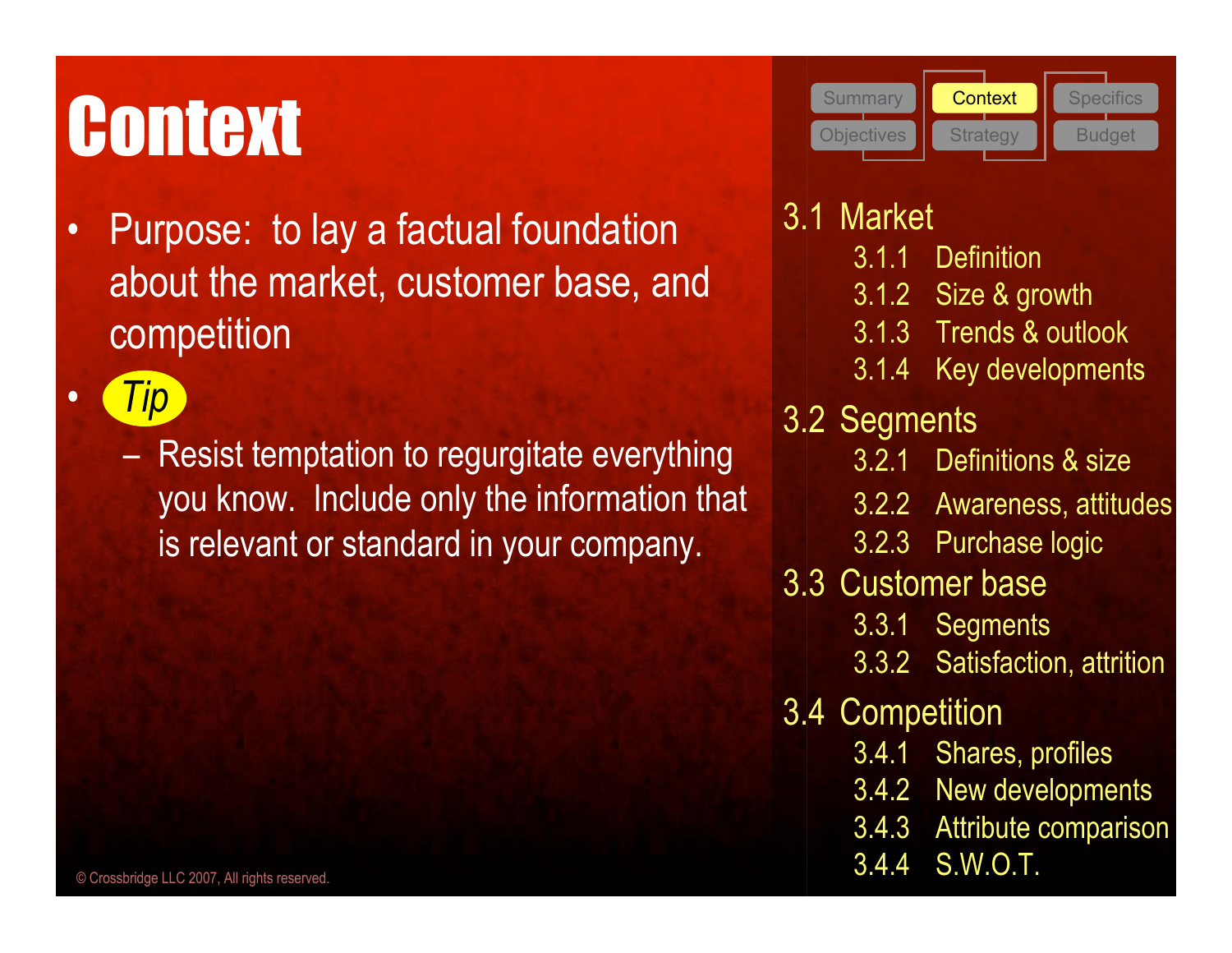### **Context**

- Markets for truly new products are tricky to define
	- rely on sales estimates for related products or indirect competitors

| <b>Context</b><br><b>Specifics</b><br><b>Summary</b>  |
|-------------------------------------------------------|
|                                                       |
| <b>Objectives</b><br><b>Strategy</b><br><b>Budget</b> |

- 3.1.1 Definition 3.1.2 Size & growth
- 3.1.3 Trends & outlook
- 3.1.4 Key developments
- 3.2 Segments
	- 3.2.1 Definitions & size
	- 3.2.2 Awareness, attitudes
	- 3.2.3 Purchase logic
- 3.3 Customer base
	- 3.3.1 Segments
	- 3.3.2 Satisfaction, attrition
- 3.4 Competition
	- 3.4.1 Shares, profiles
	- 3.4.2 New developments
	- 3.4.3 Attribute comparison
	- 3.4.4 S.W.O.T.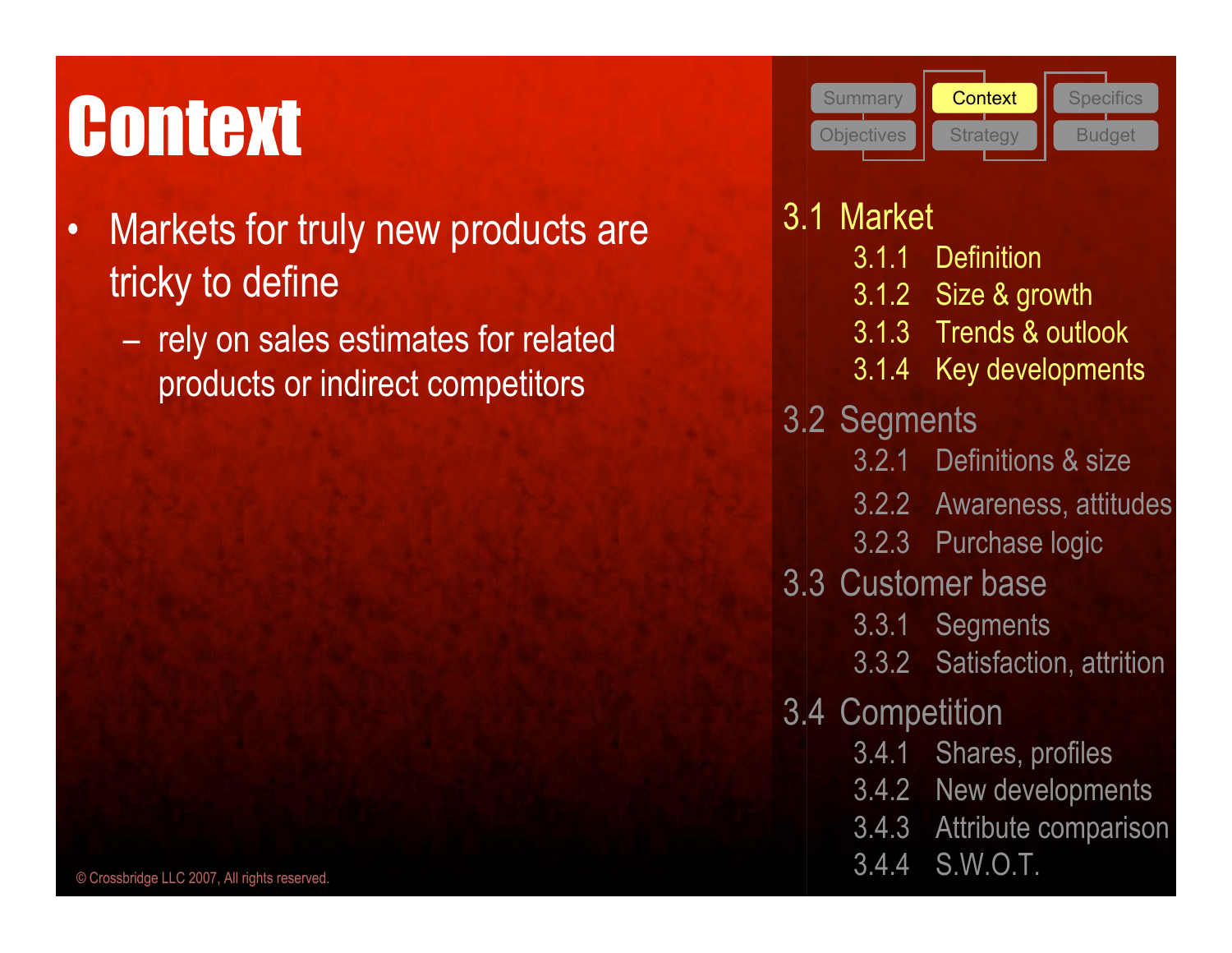- Slice and dice the market in whatever ways are meaningful
	- industry, size, geography, age, etc.
- Opportunity to include primary or secondary research on buying behavior
- "Purchase logic" describes why and how people buy your product.
	- differences are the most meaningful basis for segmentation



- 3.1 Market
	- 3.1.1 Definition
	- 3.1.2 Size & growth
	- 3.1.3 Trends & outlook
	- 3.1.4 Key developments
- 3.2 Segments
	- 3.2.1 Definitions & size
	- 3.2.2 Awareness, attitudes
	- 3.2.3 Purchase logic
- 3.3 Customer base
	- 3.3.1 Segments
	- 3.3.2 Satisfaction, attrition
- 3.4 Competition
	- 3.4.1 Shares, profiles
	- 3.4.2 New developments
	- 3.4.3 Attribute comparison
	- 3.4.4 S.W.O.T.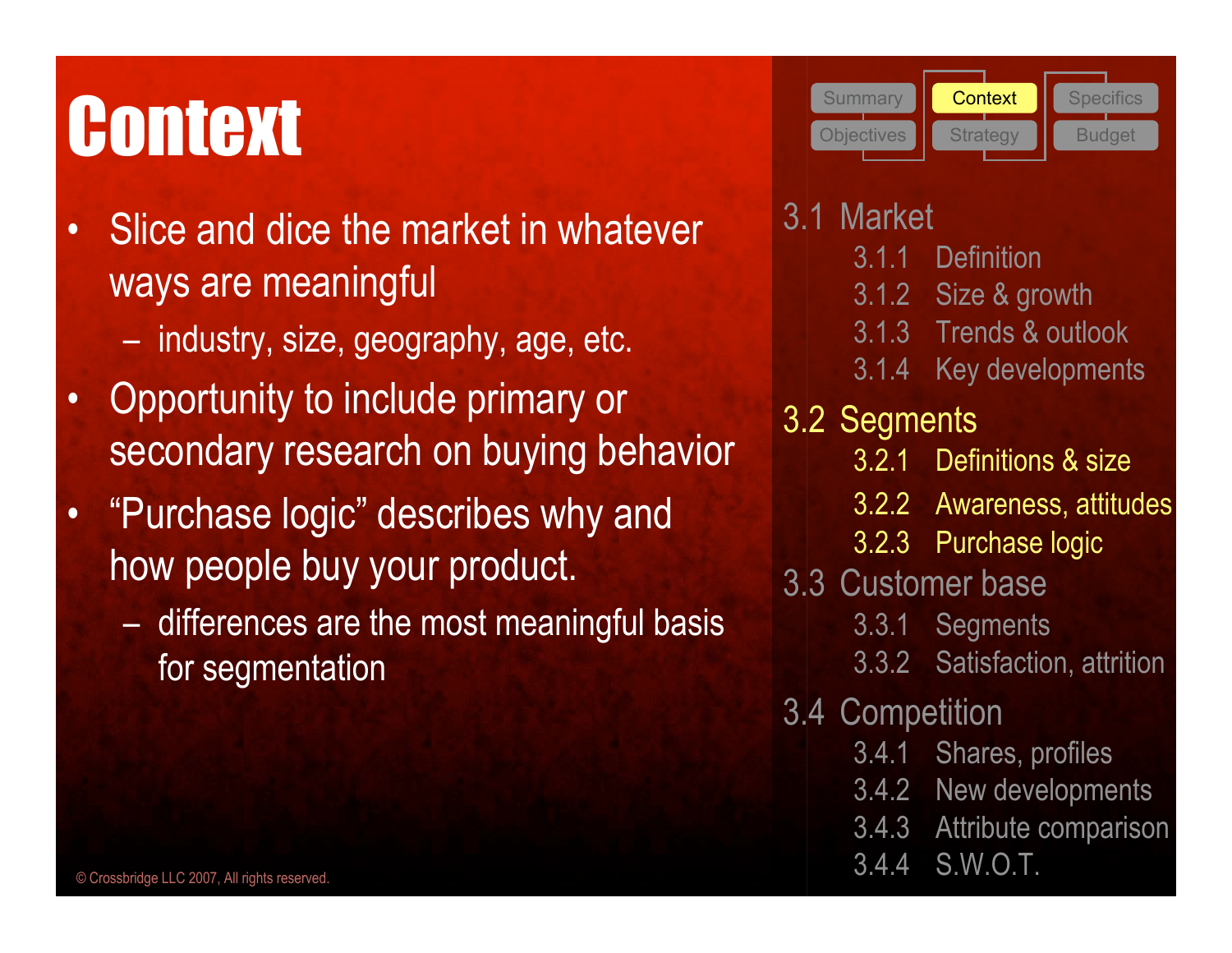- Customer segments should generally follow market segments
	- compare compositions (market vs. customer base)



3.4.4 S.W.O.T.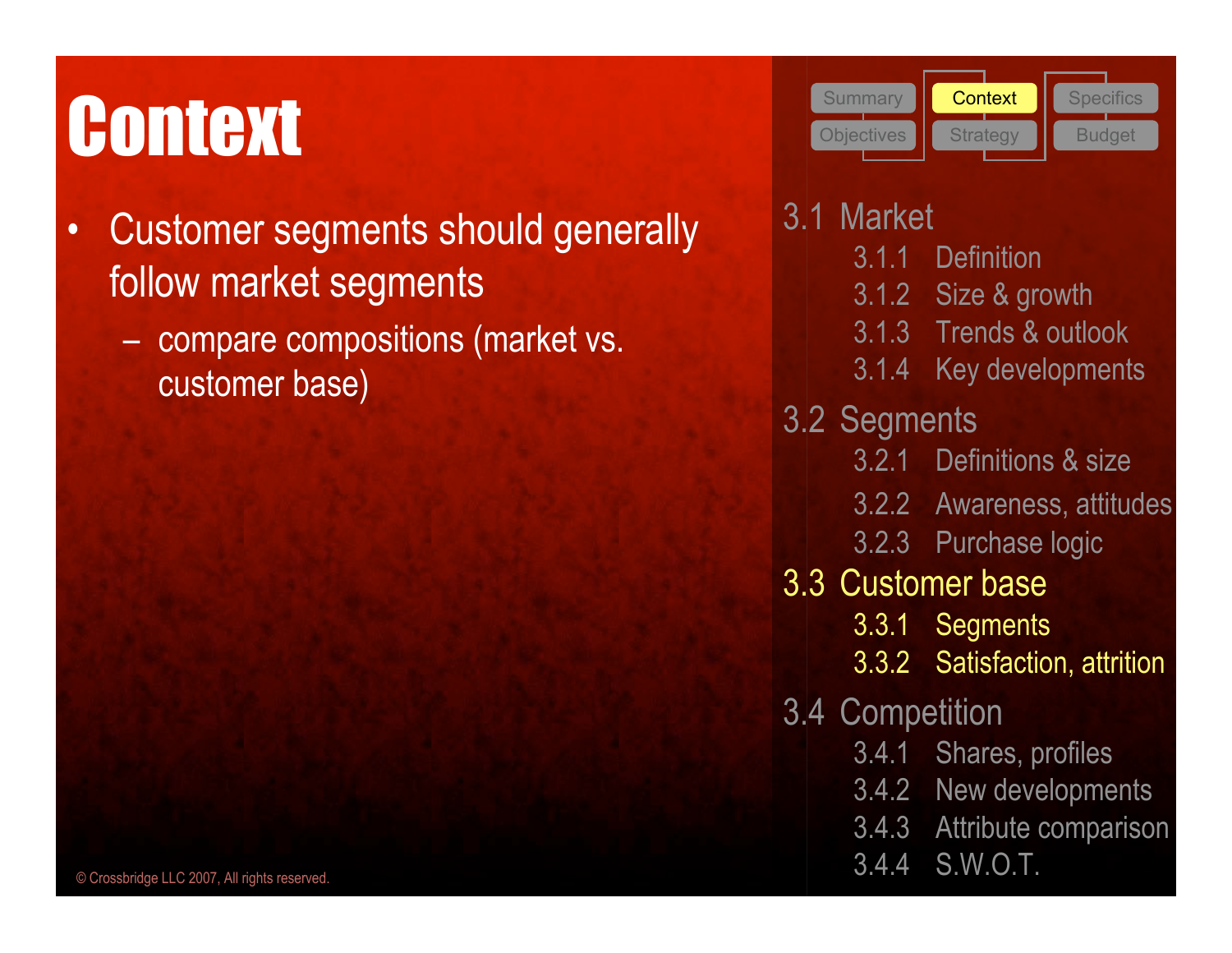- S.W.O.T. is always from the perspective of your product.
	- Your product's weaknesses vs. those of one or more competitors.



- 3.1 Market
	- 3.1.1 Definition
	- 3.1.2 Size & growth
	- 3.1.3 Trends & outlook
	- 3.1.4 Key developments
- 3.2 Segments
	- 3.2.1 Definitions & size
	- 3.2.2 Awareness, attitudes
	- 3.2.3 Purchase logic
- 3.3 Customer base
	- 3.3.1 Segments
	- 3.3.2 Satisfaction, attrition
- 3.4 Competition
	- 3.4.1 Shares, profiles
	- 3.4.2 New developments
	- 3.4.3 Attribute comparison
	- 3.4.4 S.W.O.T.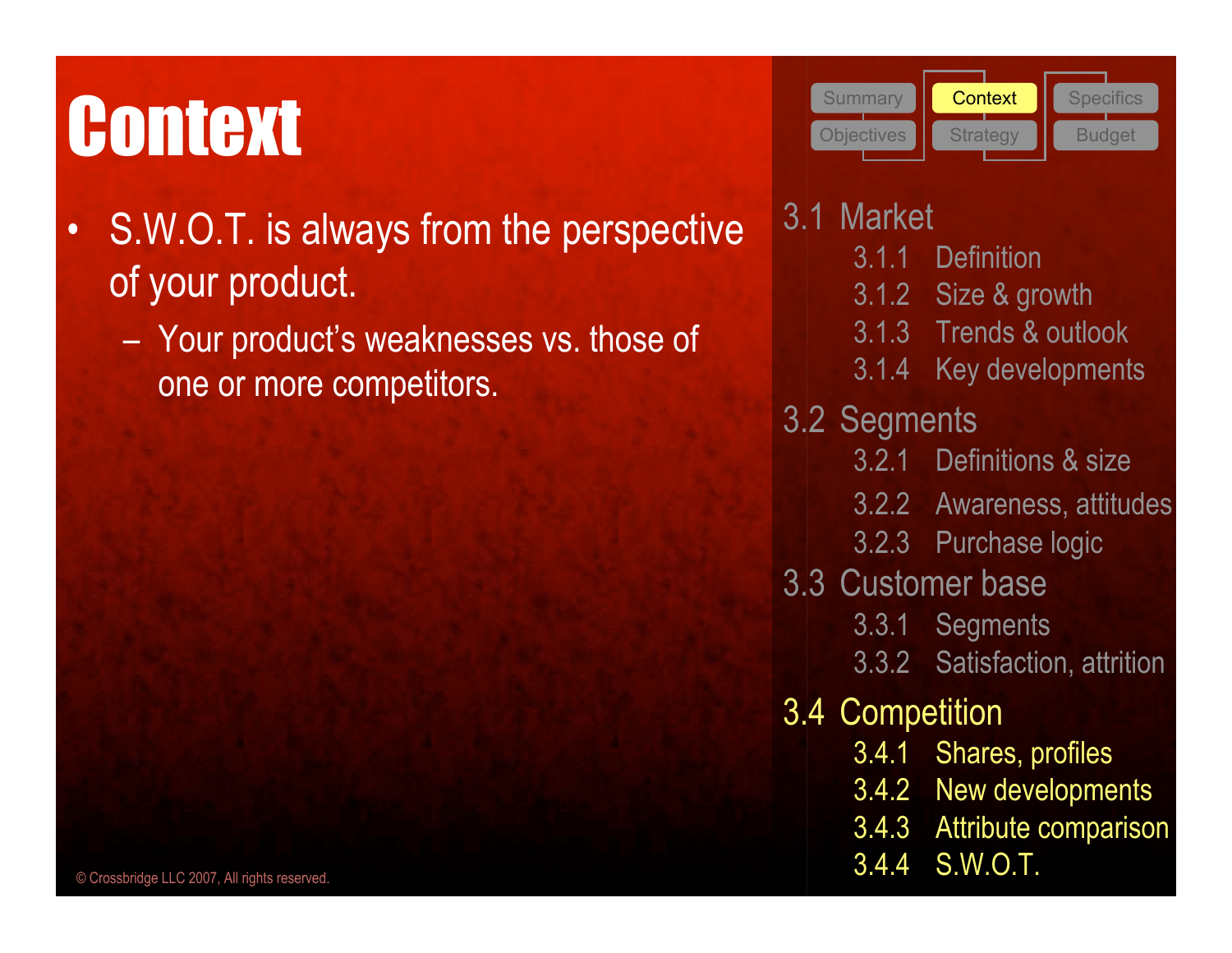- Purpose: To describe the revenuebuilding activities for the product that…
	- address key issues, many of which were described in Context
	- are consistent with the Objectives and Strategy sections
	- are thematically grouped
- Source of Volume analysis applies mainly to volume-based businesses



#### 5.1 Planned activities

- 5.1.1 value creation
- 5.1.2 awareness
- 5.1.3 value reinforcement
- 5.1.4 lead generation
- 5.1.5 lead conversion
- 5.1.6 services
- 5.1.7 international
- 5.1.8 internal comm.
- 5.2 Risks & contingencies
- 5.3 Timing
	- 5.3.1 product road map
	- 5.3.2 marketing activities
- 5.4 Interdependencies
- 5.5 [Source of Volume]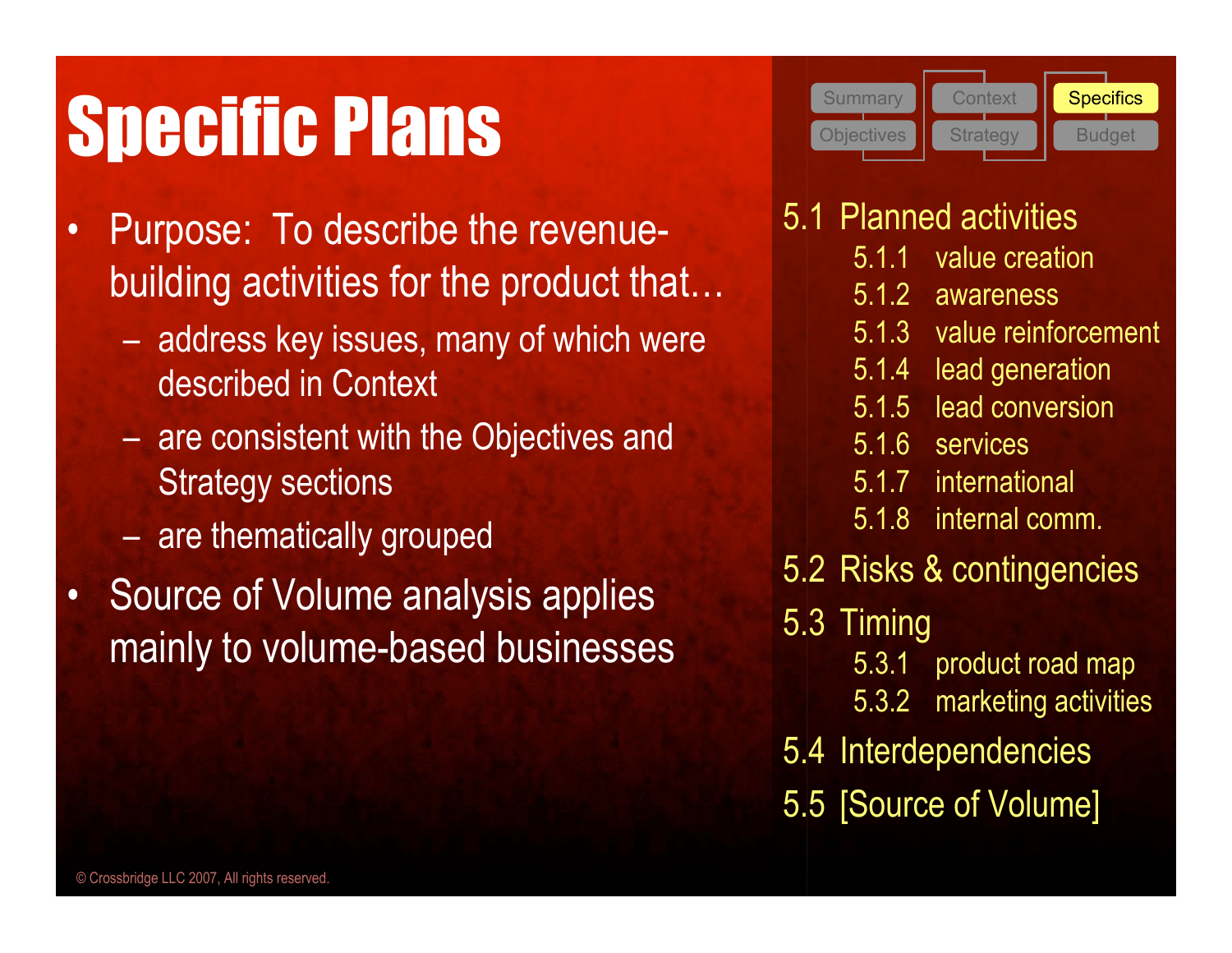# Specific Plans

- Themes are highly specific to the product
- Elements
	- critical issue
	- activit(ies)
	- who's responsible
	- timing
	- budget request

### • *Tips*

- keep the details in subordinate plans: marcom, sales, channels, etc.
- try to use 1-3 simple, declarative sentences per point

**Objectives** Summary Context **Specifics** Strategy **Budget** 

5.1 Planned activities 5.1.1 value creation

*examples*

- 5.1.2 awareness
- 5.1.3 value reinforcement
- 5.1.4 lead generation
- 5.1.5 lead conversion
- 5.1.6 services
- 5.1.7 international
- 5.1.8 internal comm.
- 5.2 Risks & contingencies
- 5.3 Timing
	- 5.3.1 product road map
	- 5.3.2 marketing activities
- 5.4 Dependencies

*as applicable*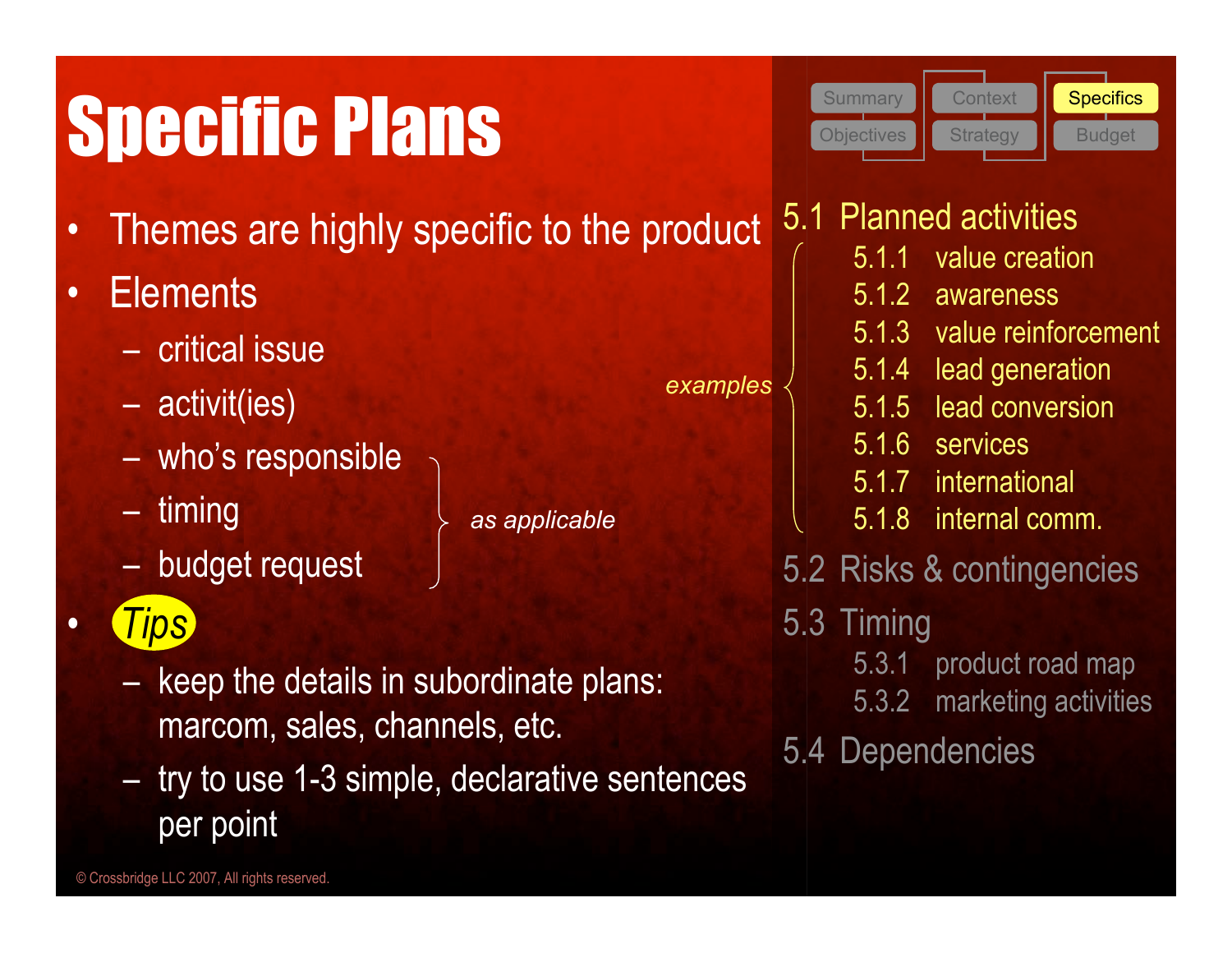# **CONGRAM STRATEGY** Context Specifics Summary Context Specifics

• Purpose: to introduce overarching messages and to cluster activities into a few commonly accepted themes



- 4.1 Target audiences
	- 4.1.1 customer prospects
	- [4.1.2 financial markets]
	- 4.1.3 technology analysts
	- 4.1.4 partner prospects
- 4.2 Positioning
	- 4.2.1 statements
	- 4.2.2 key messages
- 4.3 Marketing strategies
- 4.4 Channel strategies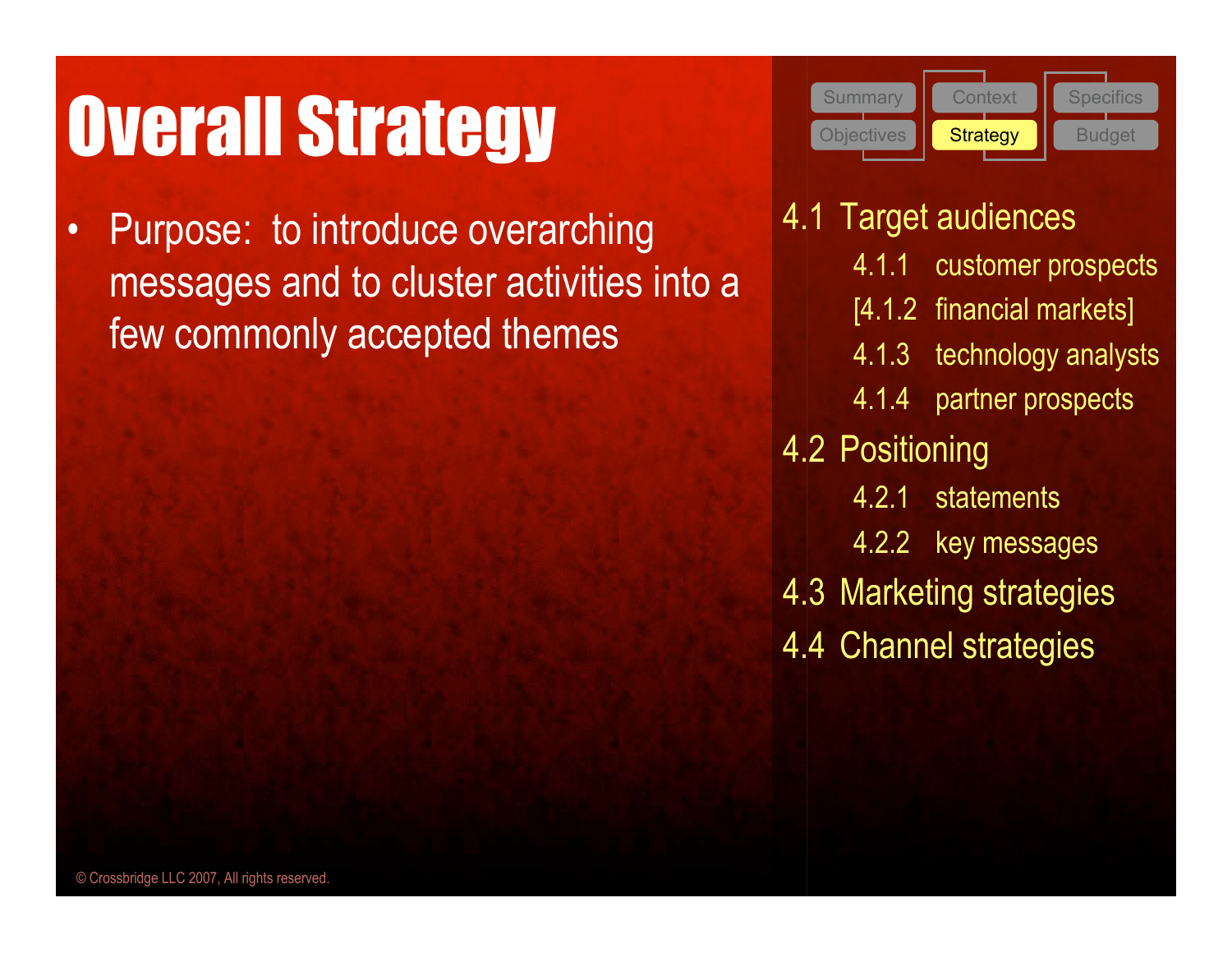# **CONGREST STREET STREET SUMMARY SUMMARY SPECIFICS**

• What different kinds of prospects or buying influences are you targeting? **Objectives** 

- 4.1 Target audiences
	- 4.1.1 customer prospects
	- [4.1.2 financial markets]
	- 4.1.3 technology analysts
	- 4.1.4 partner prospects
- 4.2 Positioning
	- 4.2.1 statements
	- 4.2.2 key messages
	- 4.3 Marketing strategies
	- 4.4 Channel strategies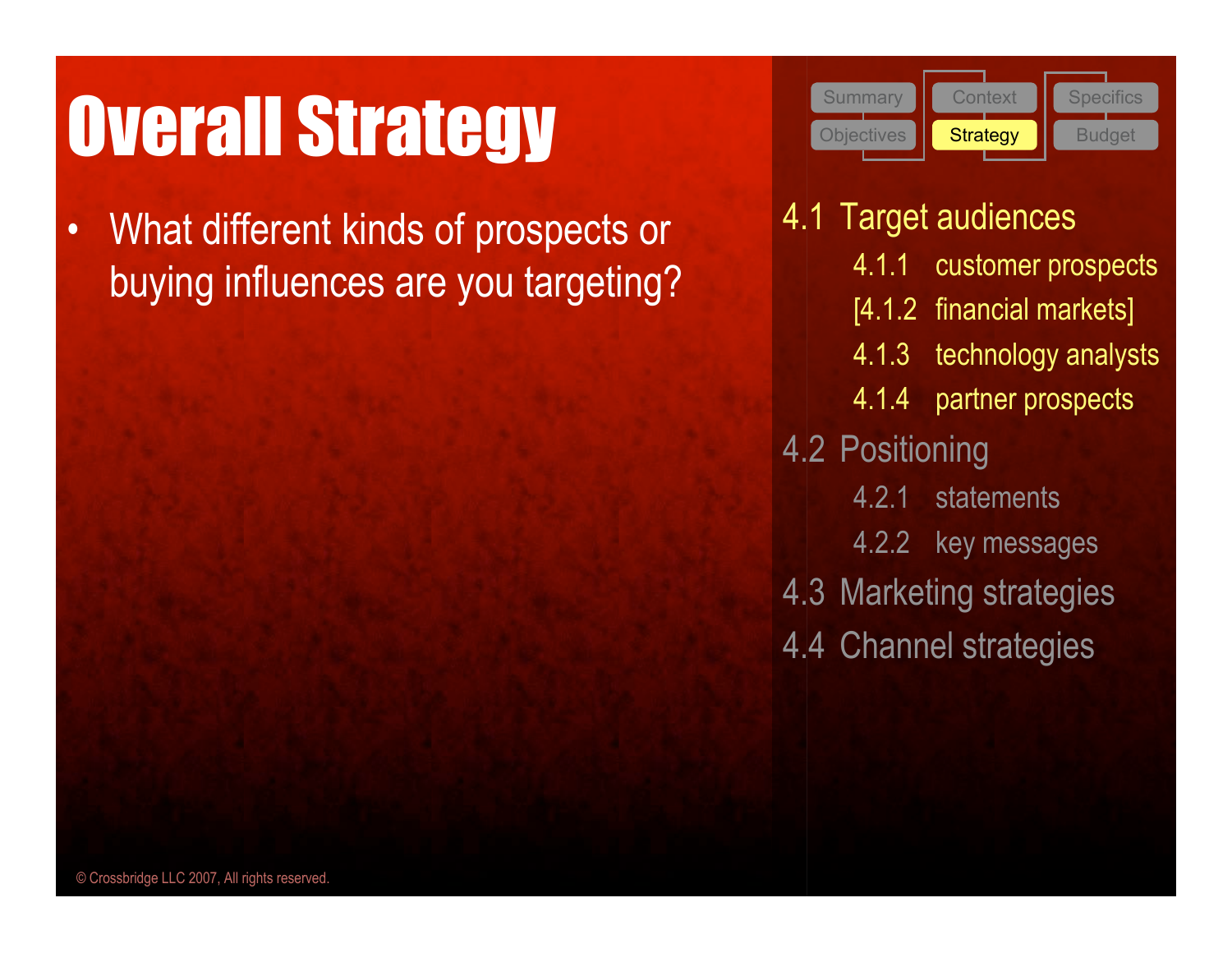# **OVETAIL Strategy** Summary Context Specifics

- Positioning
	- meaningful to targets
	- differentiating
	- supportable
	- sustainable
	- does not have to double as a tagline
- Messages
	- e.g., value proposition



4.1 Target audiences 4.1.1 customer prospects [4.1.2 financial markets] 4.1.3 technology analysts 4.1.4 partner prospects 4.2 Positioning 4.2.1 statements 4.2.2 key messages 4.3 Marketing strategies 4.4 Channel strategies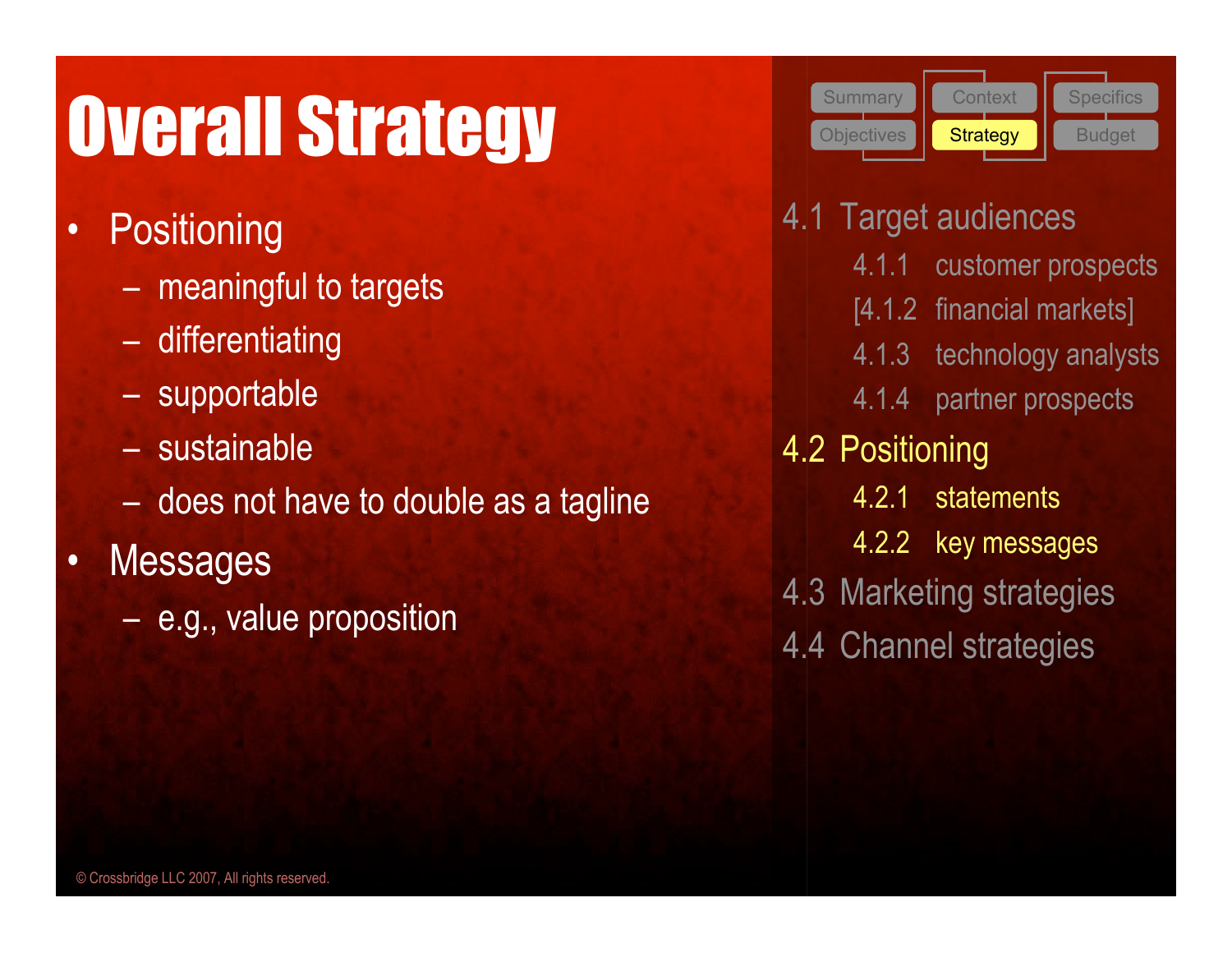# **CONGRAM STRATEGY** Context Specifics Summary Context Specifics

#### • Examples:

- invest in developing Asian markets
- deny market access to competitor
- acquire complementary technology to complete software stack
- accelerate development of differentiating technology
- increase awareness and trial in EMEA
- preferentially develop platinum channel partners in North America



- 4.1 Target audiences
	- 4.1.1 customer prospects
	- [4.1.2 financial markets]
	- 4.1.3 technology analysts
	- 4.1.4 partner prospects
- 4.2 Positioning
	- 4.2.1 statements
	- 4.2.2 key messages
- 4.3 Marketing strategies
- 4.4 Channel strategies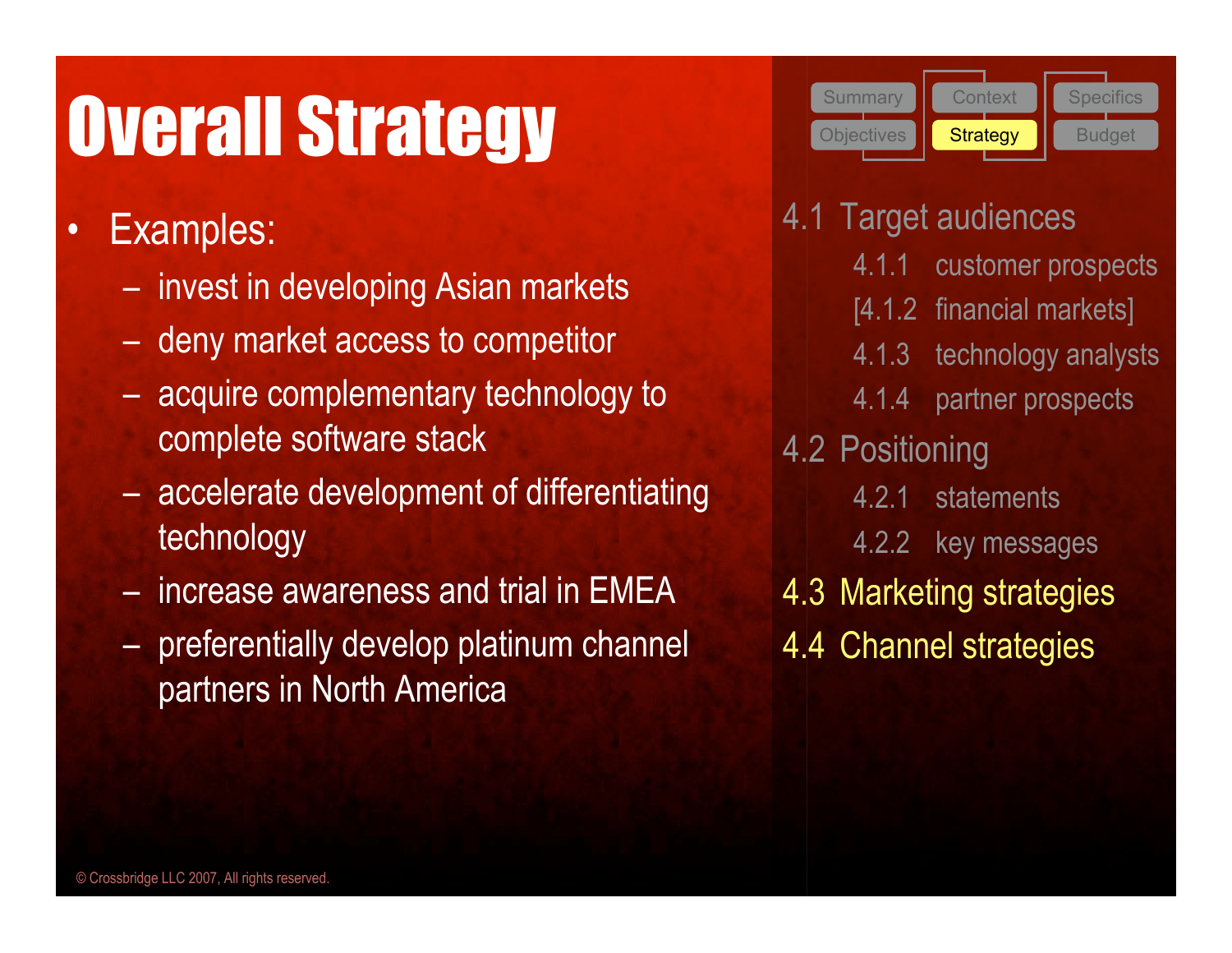- Get agreement from counterparts your forecast depends upon
	- explicit email from them is best
	- email to them documenting your understanding is O.K.
- *Tips*
	- don't scare them with formality
	- use it, if you can, to showcase buy-in and to let others pursue pet projects



- 5.1 Planned activities
	- 5.1.1 value creation
	- 5.1.2 awareness
	- 5.1.3 value reinforcement
	- 5.1.4 lead generation
	- 5.1.5 lead conversion
	- 5.1.6 services
	- 5.1.7 international
	- 5.1.8 internal comm.
	- 5.2 Risks & contingencies
	- 5.3 Timing
		- 5.3.1 product road map
		- 5.3.2 marketing activities
	- 5.4 Dependencies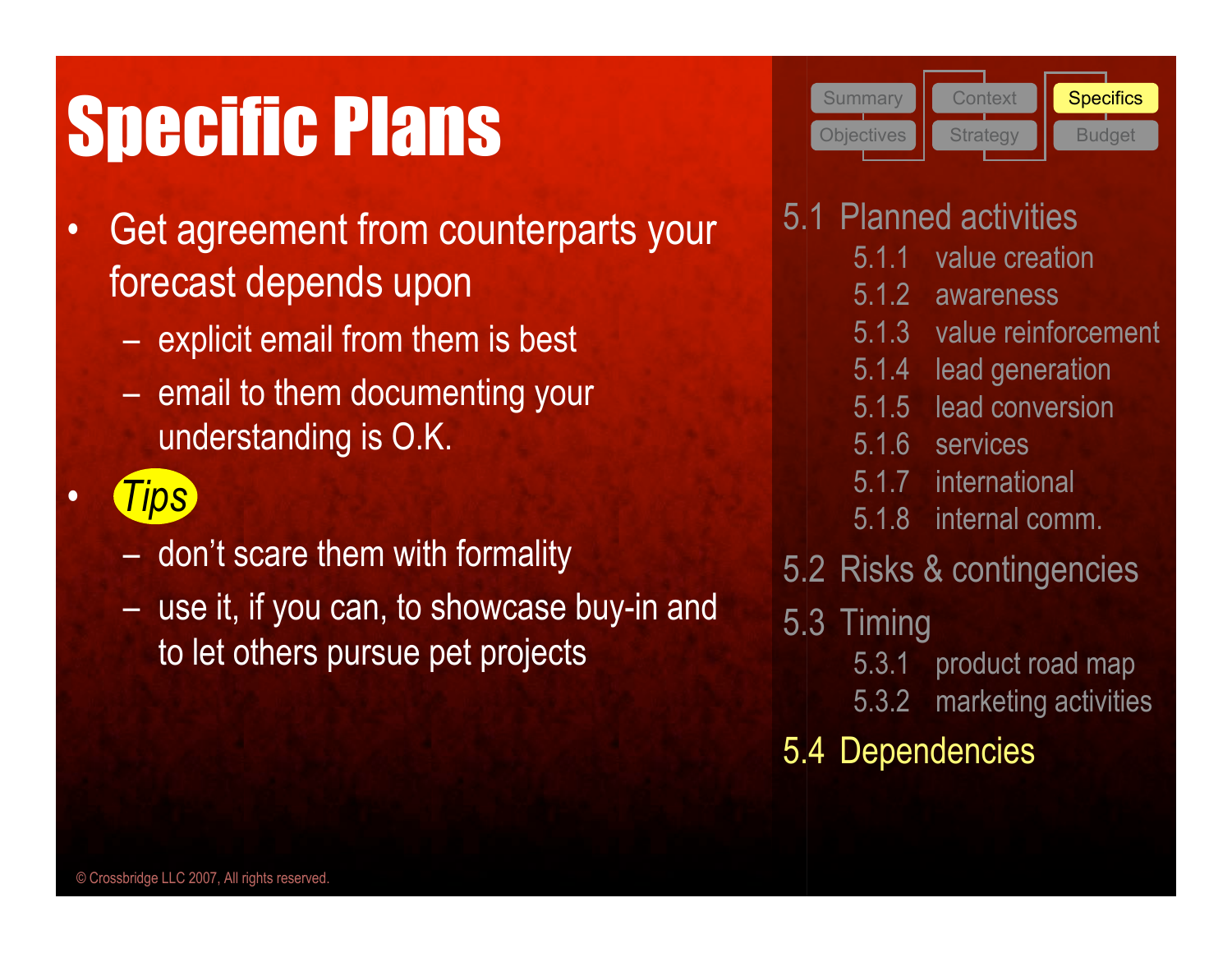- Risk is a function of…
	- the probability that something will happen
	- the impact if it happens
- Significance = probability x impact
- Before the fact: ameliorate
	- reduce the probability, the impact, or both
- After the fact: create contingencies
- *Tips*
	- include an estimated probability
	- get air cover by soliciting others



#### 5.1 Planned activities

- 5.1.1 value creation
- 5.1.2 awareness
- 5.1.3 value reinforcement
- 5.1.4 lead generation
- 5.1.5 lead conversion
- 5.1.6 services
- 5.1.7 international
- 5.1.8 internal comm.
- 5.2 Risks & contingencies
- 5.3 Timing
	- 5.3.1 product road map
	- 5.3.2 marketing activities
- 5.4 Dependencies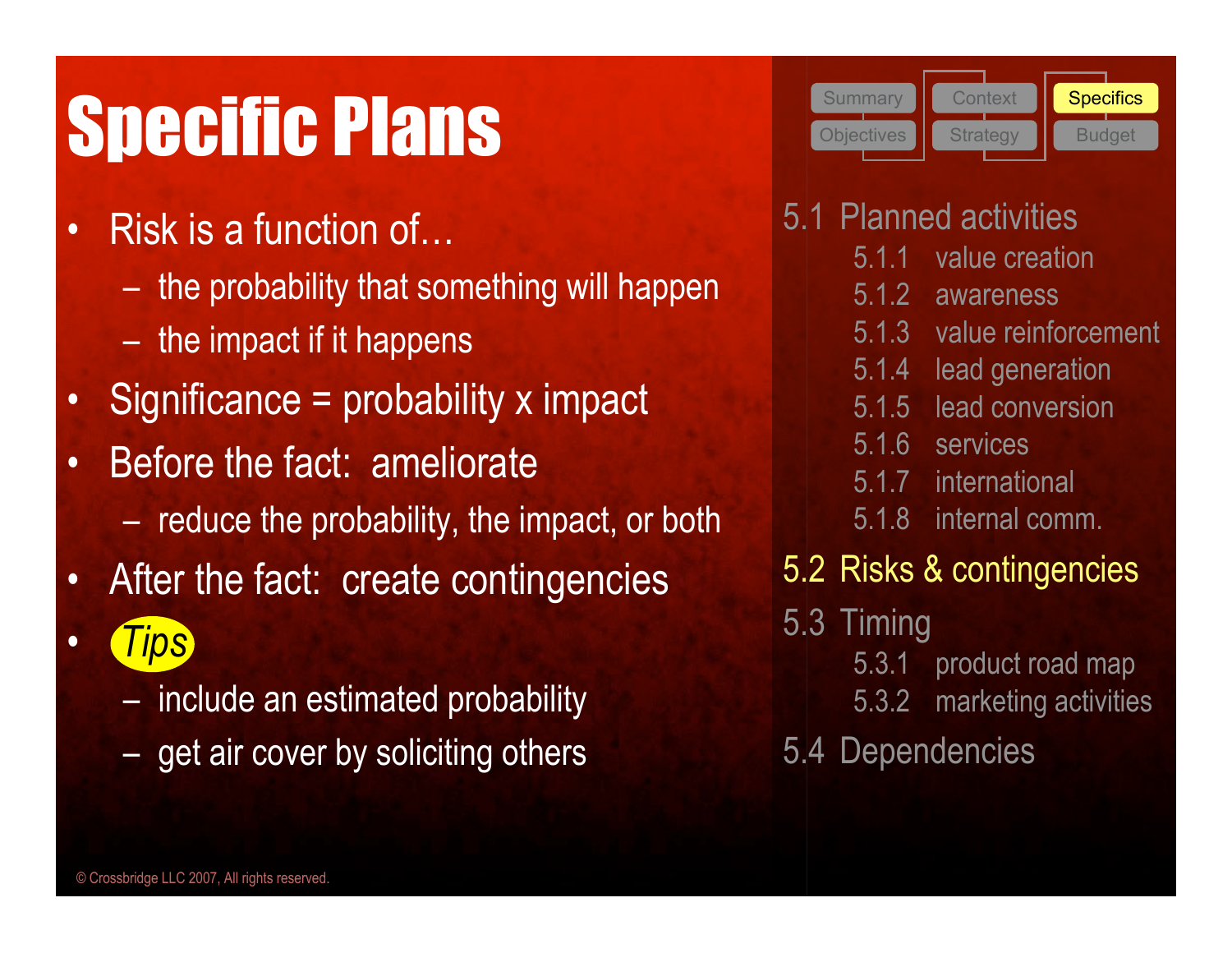- Internal road map
- Graphic of salient activities
- *Tip* 
	- Put your most precious activities in Q1 or Q2, and try to pre-pay a portion of Q4 activities



#### 5.1 Planned activities

- 5.1.1 value creation
- 5.1.2 awareness
- 5.1.3 value reinforcement
- 5.1.4 lead generation
- 5.1.5 lead conversion
- 5.1.6 services
- 5.1.7 international
- 5.1.8 internal comm.
- 5.2 Risks & contingencies
- 5.3 Timing
	- 5.3.1 product road map
	- 5.3.2 marketing activities
- 5.4 Dependencies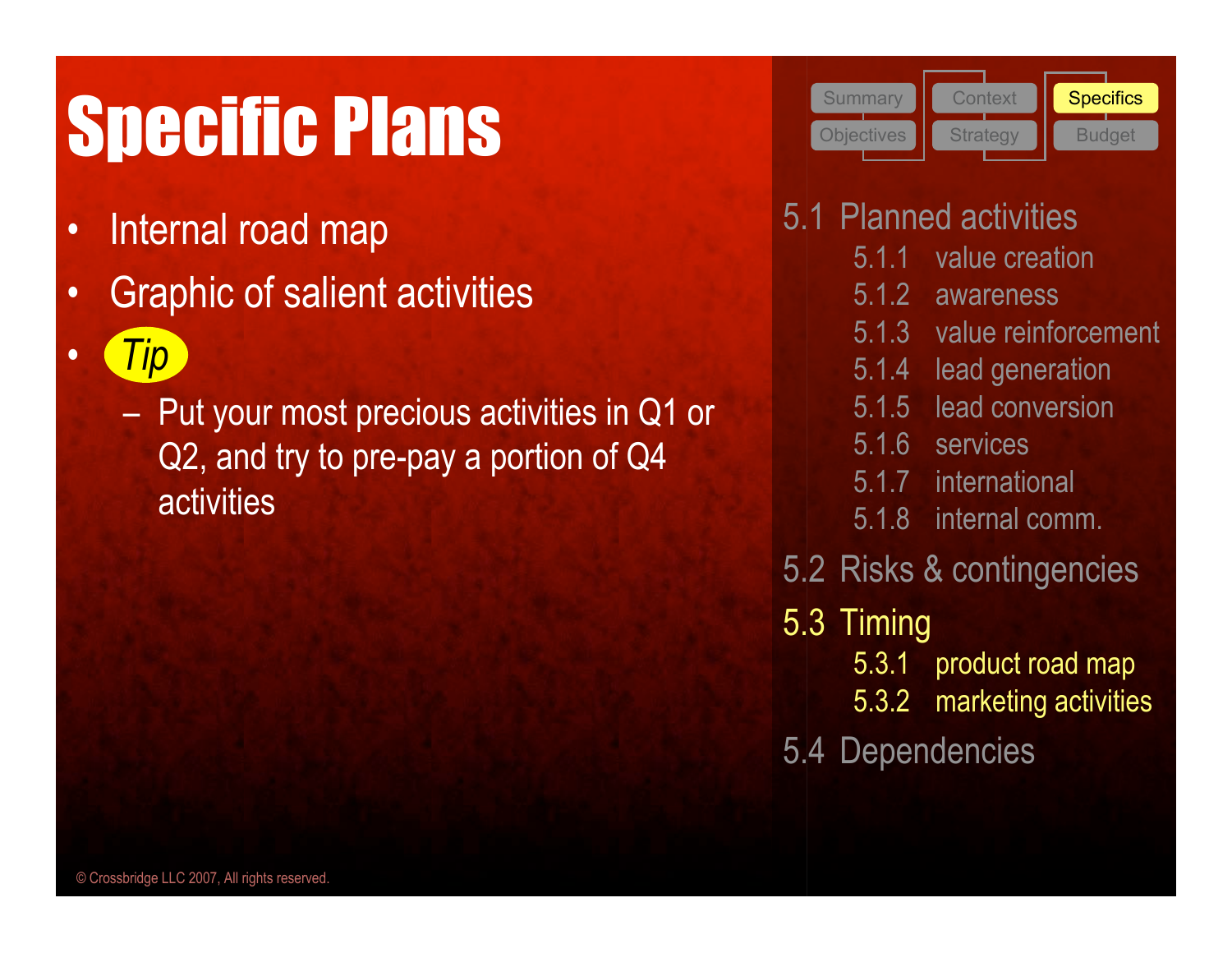### • Purpose:

- To document what you will deliver for the company if your plan is approved
- To account for any difference between this year's actual results and what was forecast



- 2.1 Review of current performance against plan 2.1.1 revenues
	- 2.1.2 market share
	- 2.1.3 other objectives
- 2.2 Discussion of variance
- 2.3 Forecast
	- 2.3.1 quarterly revenue, by product line
	- 2.3.2 quarterly revenue, by channel
	- 2.3.3 market share
- 2.4 Other objectives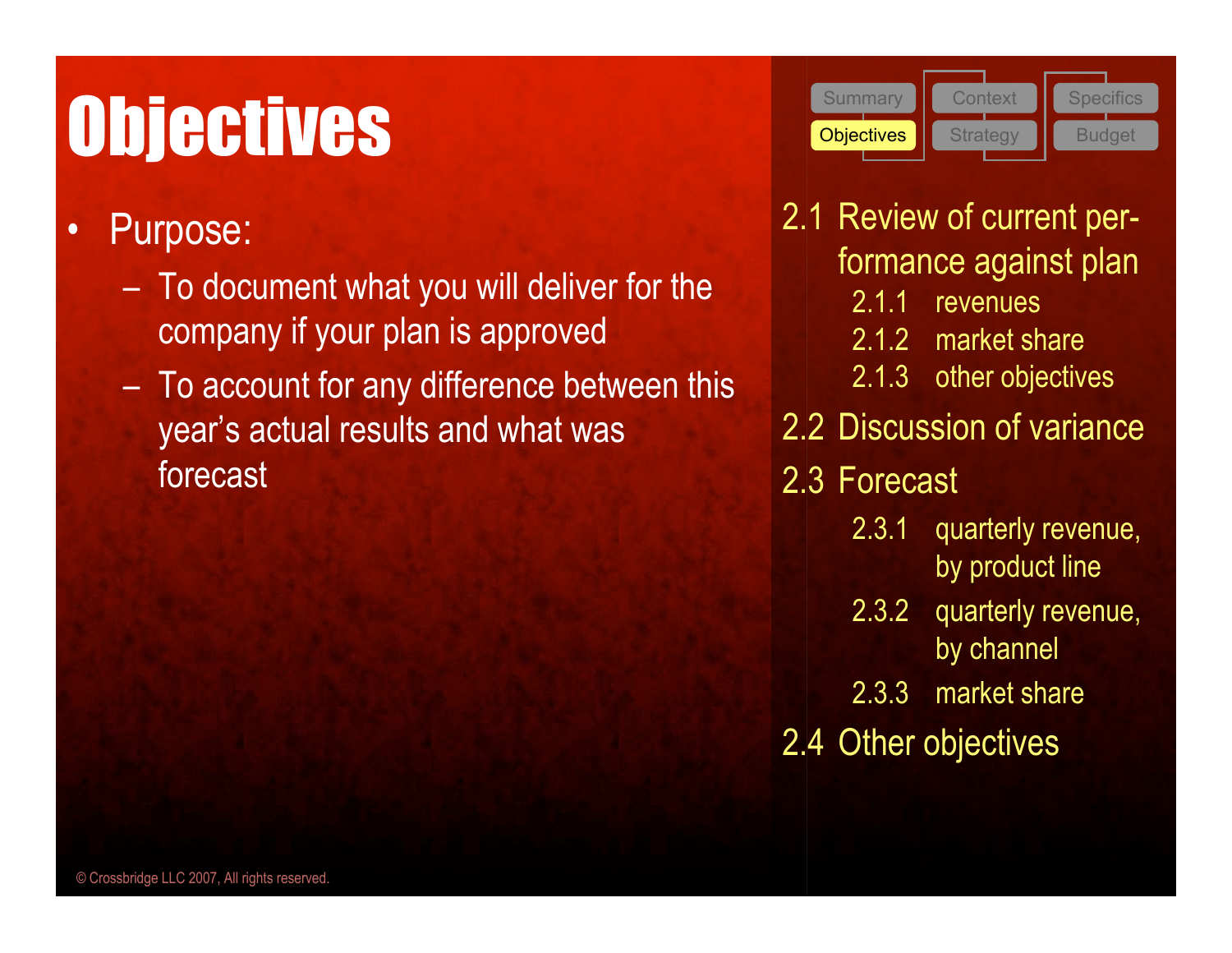- Don't mince words
- You may hear that there's as much shame in being above plan as being below it.

### Don't believe it.



2.1 Review of current performance against plan 2.1.1 revenues 2.1.2 market share 2.1.3 other objectives 2.2 Discussion of variance 2.3 Forecast 2.3.1 quarterly revenue, by product line 2.3.2 quarterly revenue, by channel 2.3.3 market share 2.4 Other objectives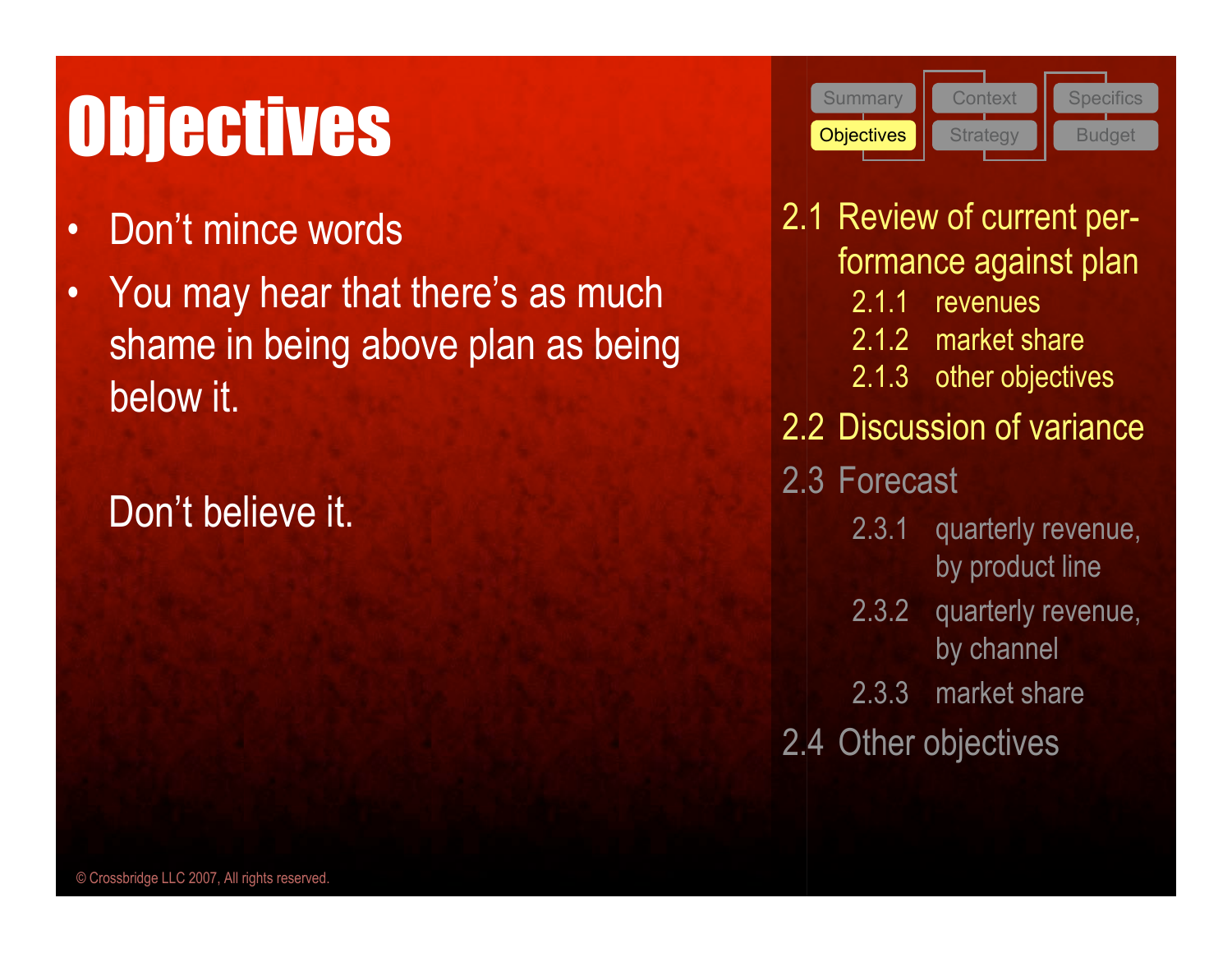• Sales will have their own forecast, but so must you, and it will probably be different

(remember: marketing's actions matter)



2.1 Review of current performance against plan 2.1.1 revenues 2.1.2 market share 2.1.3 other objectives 2.2 Discussion of variance 2.3 Forecast 2.3.1 quarterly revenue, by product line 2.3.2 quarterly revenue, by channel 2.3.3 market share 2.4 Other objectives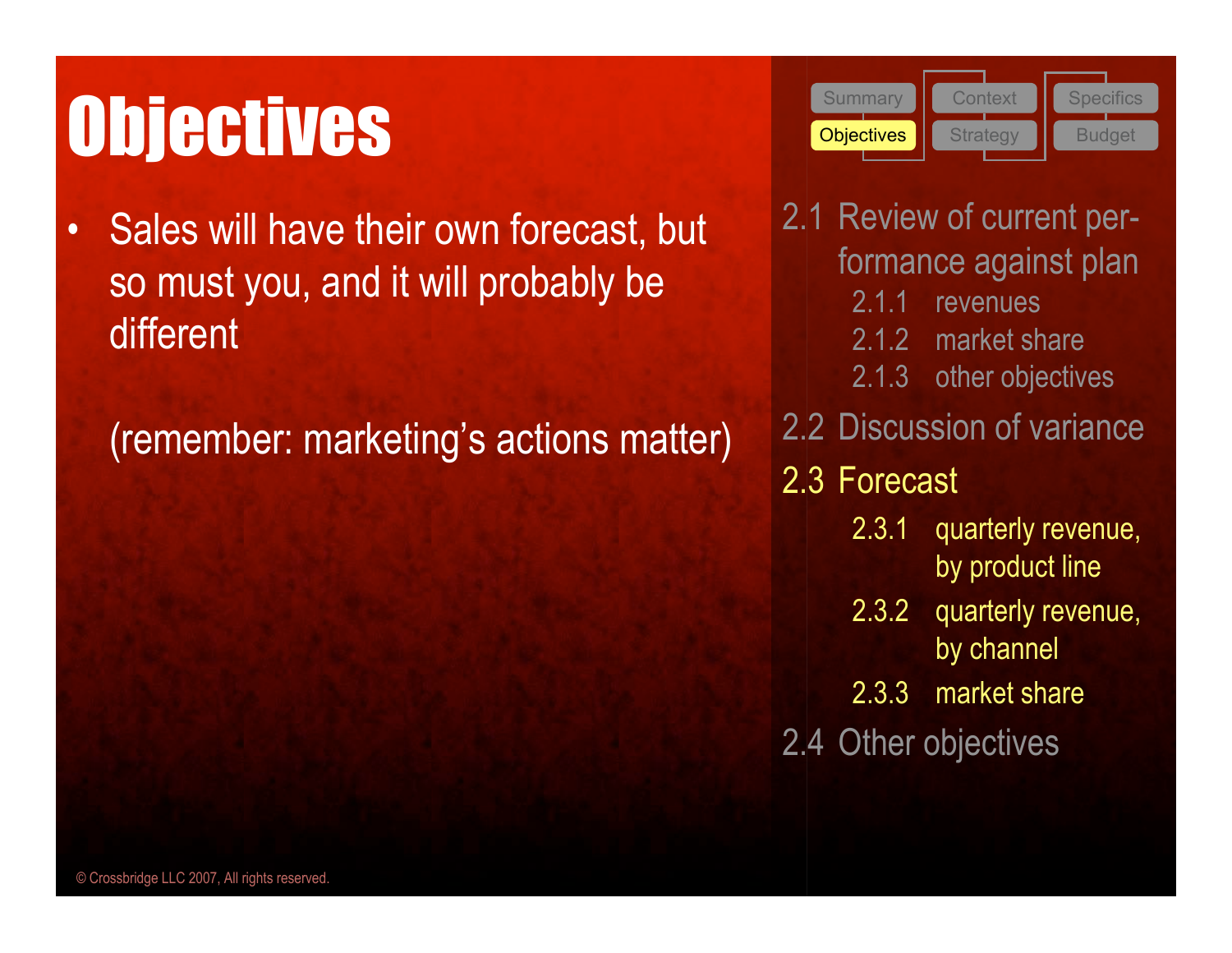- Examples
	- awareness
	- $-$  trial %
	- penetration into a new market
	- awards
	- press mentions
	- Web hits
	- leads

– …

– account mix



2.1 Review of current performance against plan 2.1.1 revenues 2.1.2 market share 2.1.3 other objectives 2.2 Discussion of variance 2.3 Forecast 2.3.1 quarterly revenue, by product line 2.3.2 quarterly revenue, by channel 2.3.3 market share 2.4 Other objectives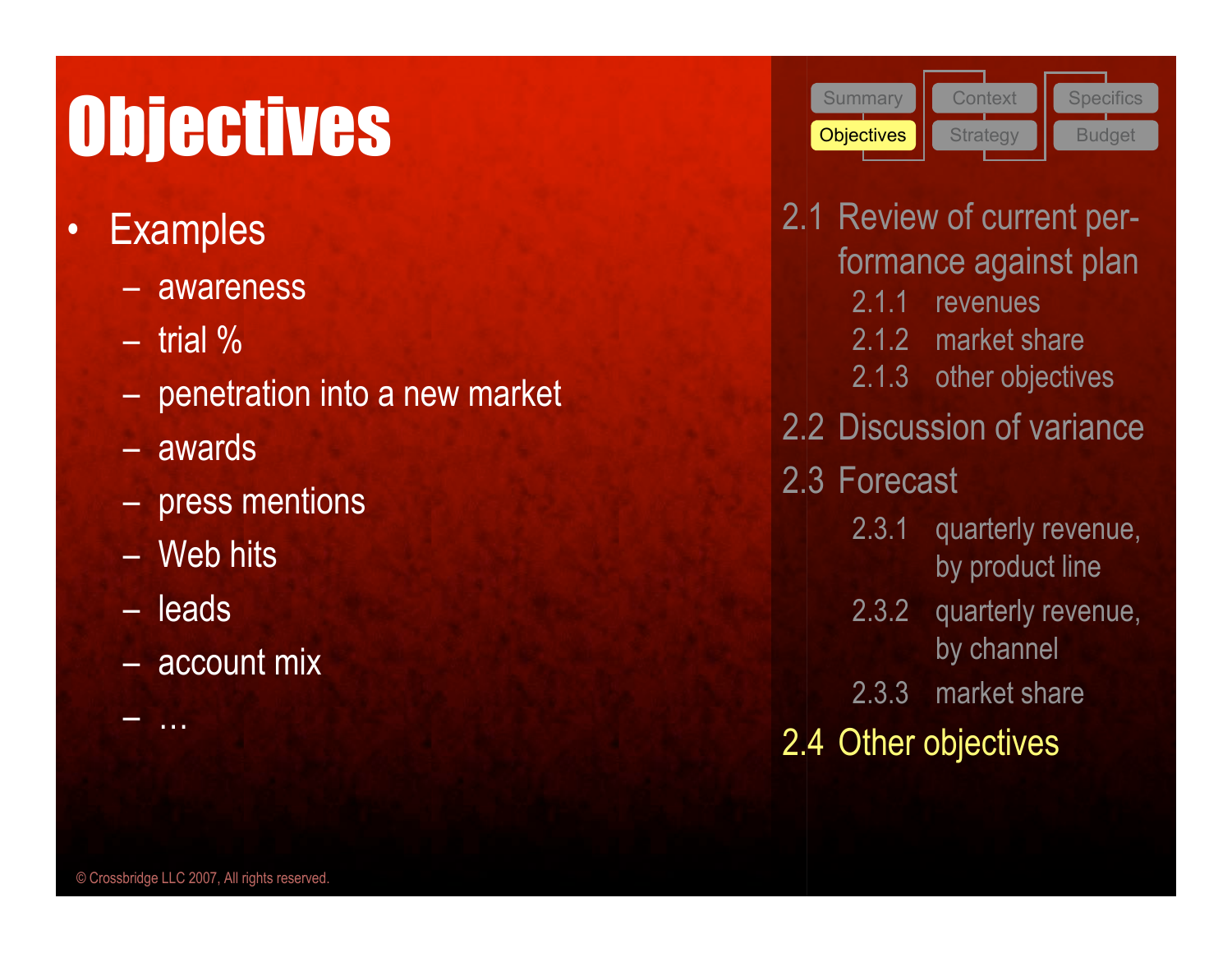## Budget Summary Summary Context Specifics

- Roll-up of requested discretionary spending and incremental headcount
- Cluster into related categories and separate by quarter



6.1 Budget request 6.2 Sensitivity analysis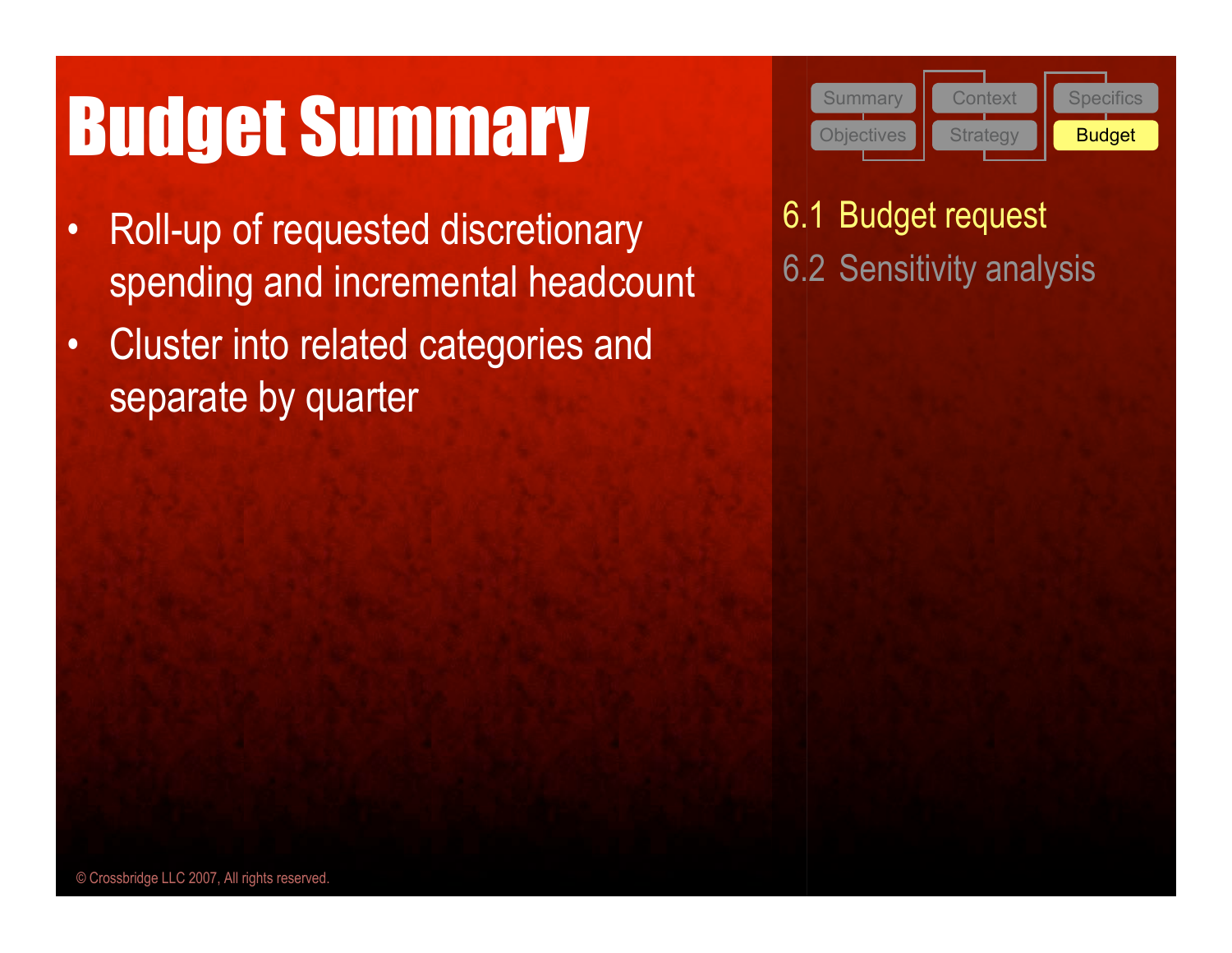## Budget Summary

• Estimate a reasonable floor and ceiling

**Objectives** Summary Context Specifics Strategy **| Budget** 

6.1 Budget request 6.2 Sensitivity analysis



© Crossbridge LLC 2007, All rights reserved.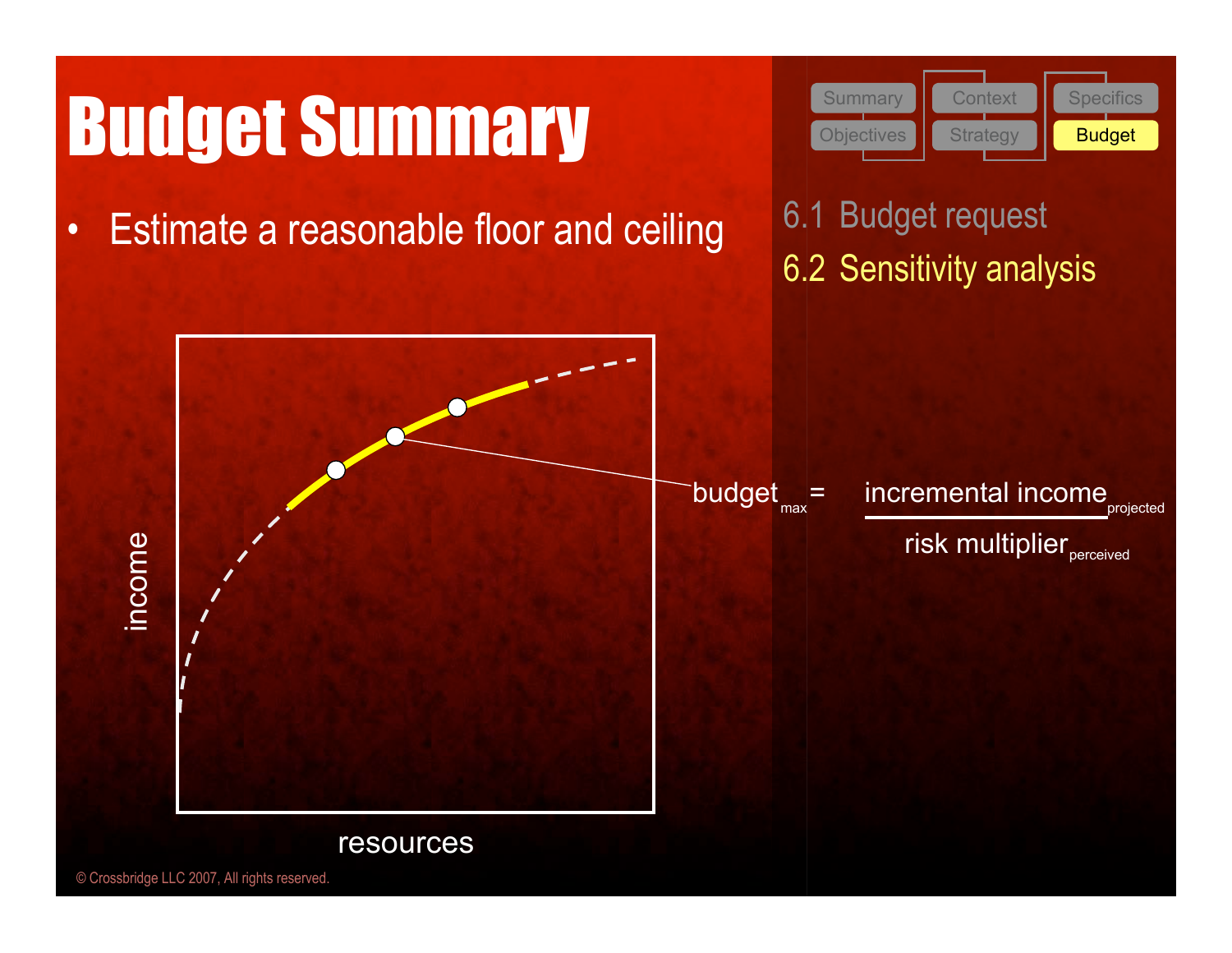• Besides its obvious function, this section defines the scope of the plan



- 1.1 Products covered
- 1.2 Funding request
	- 1.2.1 total
	- 1.2.2 qtrly, by category
	- 1.2.3 qtrly, by region
- 1.3 Targets, year-end
	- 1.3.1 revenues
	- 1.3.2 market share
- 1.4 Major issues and initiatives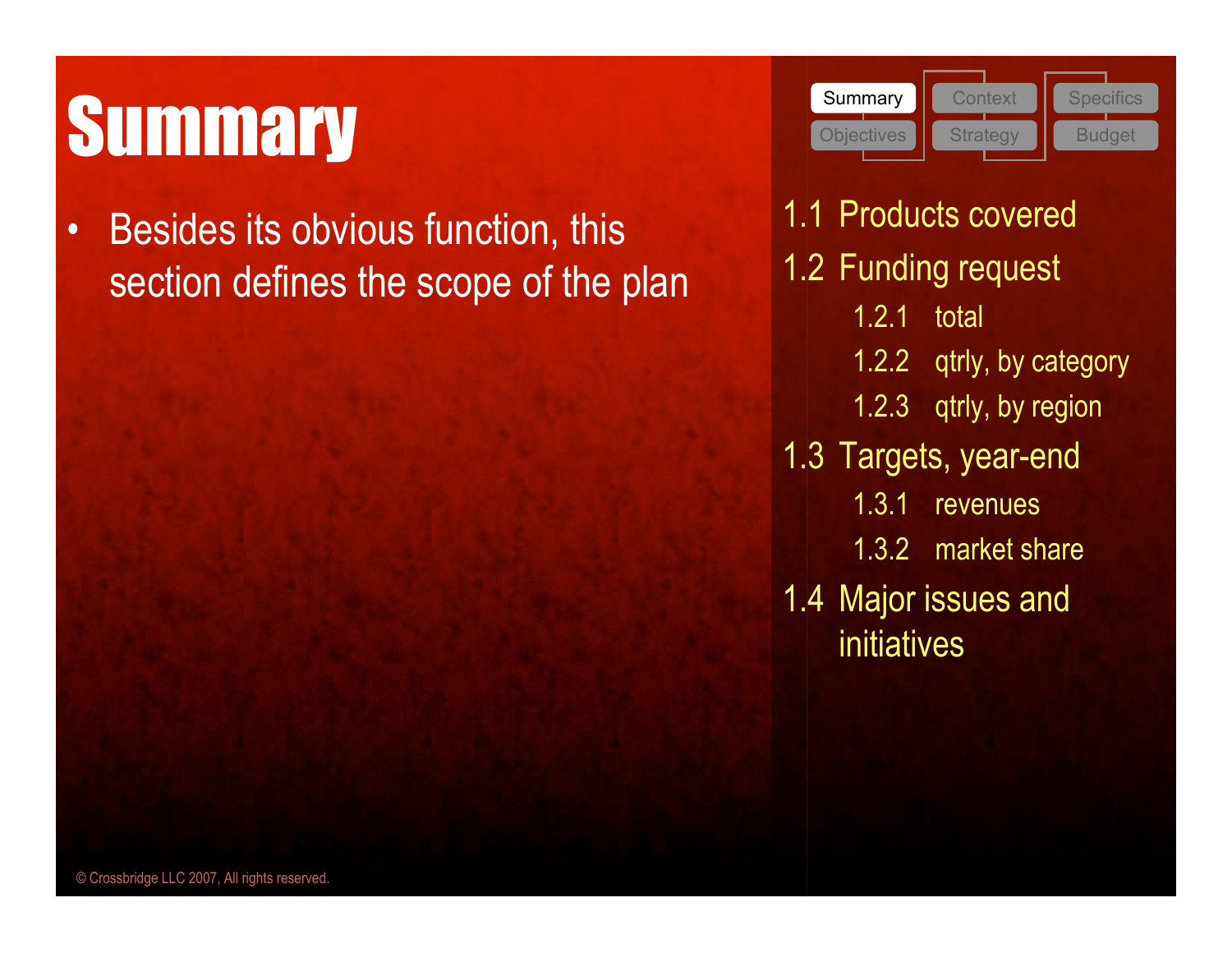### Aftermath

#### • Ensure its survival beyond the nest

- Get it immediately and transparently into the hands of your highestplaced allies who have at least some need to know
- Consider using some form of document control
- Maintain the integrity of the resources/results relationship
	- Negotiate in good faith
	- Don't stand on principle
- Socialization
	- Prepare a sanitized deck: you'll need it